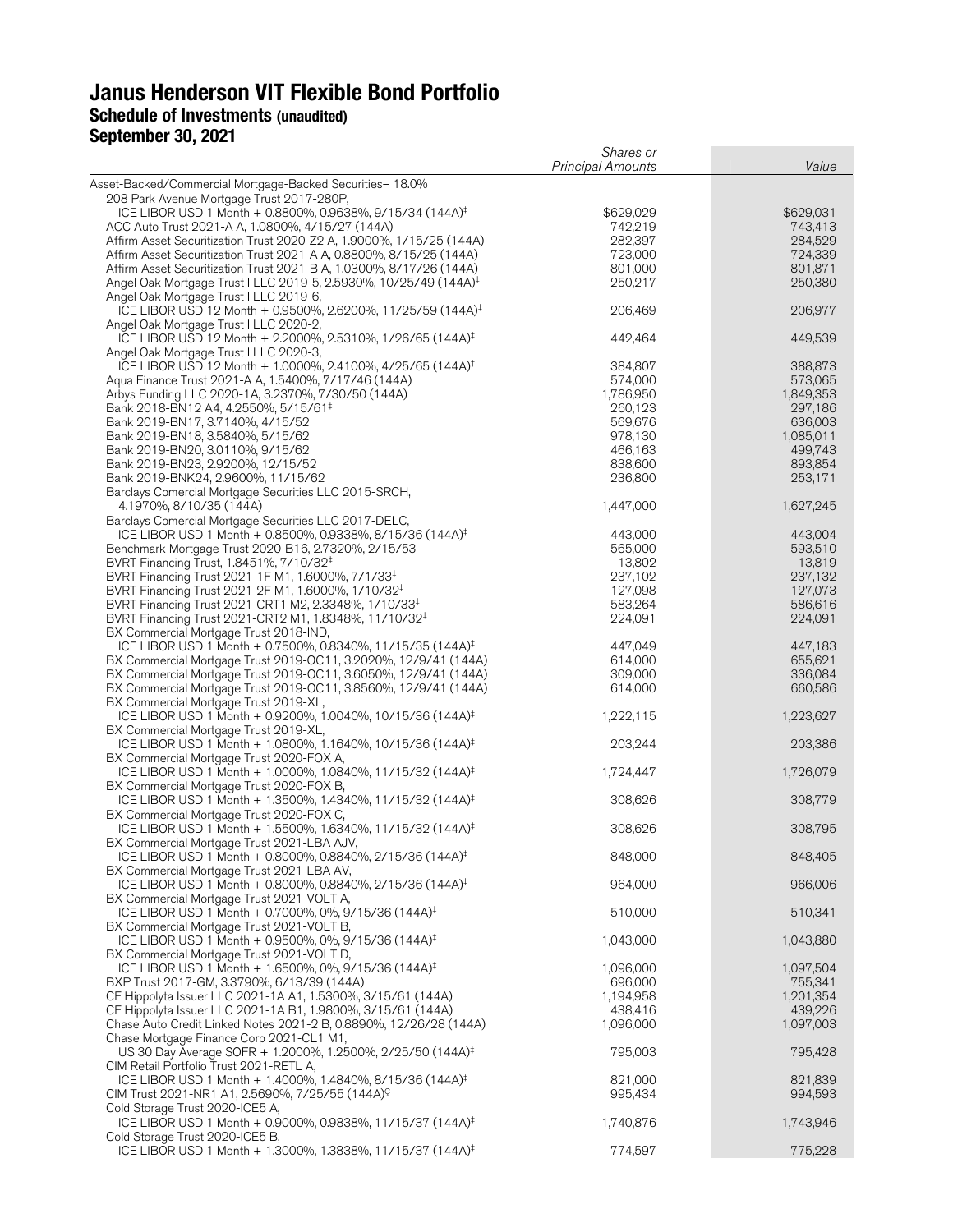|                                                                                                                                          | Shares or                |                    |
|------------------------------------------------------------------------------------------------------------------------------------------|--------------------------|--------------------|
| Asset-Backed/Commercial Mortgage-Backed Securities- (continued)                                                                          | <b>Principal Amounts</b> | Value              |
| Cold Storage Trust 2020-ICE5 C,                                                                                                          |                          |                    |
| ICE LIBOR USD 1 Month + 1.6500%, 1.7338%, 11/15/37 (144A) <sup>‡</sup><br>COLT Funding LLC 2020-2,                                       | \$777,546                | \$778,347          |
| ICE LIBOR USD 12 Month + 1.5000%, 1.8530%, 3/25/65 (144A) <sup>‡</sup><br>COLT Funding LLC 2020-3,                                       | 168,287                  | 169,148            |
| ICE LIBOR USD 12 Month + 1.2000%, 1.5060%, 4/27/65 (144A) <sup>‡</sup><br>Connecticut Avenue Securities Trust 2014-C04,                  | 171,131                  | 171,613            |
| ICE LIBOR USD 1 Month + 4.9000%, 4.9860%, 11/25/24 <sup>‡</sup>                                                                          | 58,847                   | 61,045             |
| Connecticut Avenue Securities Trust 2015-C02 1M2,<br>ICE LIBOR USD 1 Month + 4.0000%, 4.0860%, 5/25/25 <sup>‡</sup>                      | 179,498                  | 182,673            |
| Connecticut Avenue Securities Trust 2016-C03,<br>ICE LIBOR USD 1 Month + 5.9000%, 5.9860%, 10/25/28 <sup>‡</sup>                         | 138,018                  | 144,295            |
| Connecticut Avenue Securities Trust 2016-C04,<br>ICE LIBOR USD 1 Month + 4.2500%, 4.3360%, 1/25/29 <sup>‡</sup>                          | 342,547                  | 356,102            |
| Connecticut Avenue Securities Trust 2016-C06 1M2,<br>ICE LIBOR USD 1 Month + 4.2500%, 4.3360%, 4/25/29 <sup>‡</sup>                      | 390,147                  | 404,141            |
| Connecticut Avenue Securities Trust 2017-C01,<br>ICE LIBOR USD 1 Month + 3.5500%, 3.6360%, 7/25/29 <sup>‡</sup>                          | 606,931                  | 624,448            |
| Connecticut Avenue Securities Trust 2017-C05 1M2,<br>ICE LIBOR USD 1 Month + 2.2000%, 2.2860%, 1/25/30 <sup>‡</sup>                      | 855,354                  | 873,929            |
| Connecticut Avenue Securities Trust 2017-C06 1M2,<br>ICE LIBOR USD 1 Month + 2.6500%, 2.7360%, 2/25/30 <sup>‡</sup>                      | 731,407                  | 744,024            |
| Connecticut Avenue Securities Trust 2017-C07 1M2,<br>ICE LIBOR USD 1 Month + 2.4000%, 2.4860%, 5/25/30 <sup>‡</sup>                      | 836,026                  | 847,583            |
| Connecticut Avenue Securities Trust 2018-C03 1M2,                                                                                        |                          |                    |
| ICE LIBOR USD 1 Month + 2.1500%, 2.2360%, 10/25/30 <sup>‡</sup><br>Connecticut Avenue Securities Trust 2018-R07,                         | 850,289                  | 860,227            |
| ICE LIBOR USD 1 Month + 2.4000%, 2.4860%, 4/25/31 (144A) <sup>‡</sup><br>Connecticut Avenue Securities Trust 2019-R02,                   | 147,032                  | 147,737            |
| ICE LIBOR USD 1 Month + 2.3000%, 2.3860%, 8/25/31 (144A) <sup>‡</sup><br>Connecticut Avenue Securities Trust 2019-R03,                   | 117,226                  | 118,000            |
| ICE LIBOR USD 1 Month + 2.1500%, 2.2360%, 9/25/31 (144A) <sup>‡</sup><br>Connecticut Avenue Securities Trust 2019-R04,                   | 379,734                  | 381,888            |
| ICE LIBOR USD 1 Month + 2.1000%, 2.1860%, 6/25/39 (144A) <sup>‡</sup><br>Connecticut Avenue Securities Trust 2019-R05,                   | 246,495                  | 246,879            |
| ICE LIBOR USD 1 Month + 2.0000%, 2.0860%, 7/25/39 (144A) <sup>‡</sup><br>Connecticut Avenue Securities Trust 2019-R07,                   | 240,706                  | 241,298            |
| ICE LIBOR USD 1 Month + 2.1000%, 2.1860%, 10/25/39 (144A) <sup>‡</sup><br>Connecticut Avenue Securities Trust 2020-R02,                  | 123,188                  | 123,739            |
| ICE LIBOR USD 1 Month + 2.0000%, 2.0860%, 1/25/40 (144A) <sup>‡</sup>                                                                    | 867,641                  | 870,686            |
| Cosmopolitan Hotel Trust 2017,<br>ICE LIBOR USD 1 Month + 0.9300%, 1.0138%, 11/15/36 (144A) <sup>‡</sup>                                 | 552,036                  | 552,785            |
| Credit Suisse Commercial Mortgage Trust 2019-ICE4,<br>ICE LIBOR USD 1 Month + 0.9800%, 1.0640%, 5/15/36 (144A) <sup>‡</sup>              | 1,570,000                | 1,572,740          |
| Credit Suisse Commercial Mortgage Trust 2019-ICE4 C,<br>ICE LIBOR USD 1 Month + 1.4300%, 1.5140%, 5/15/36 (144A) <sup>‡</sup>            | 831,000                  | 831,915            |
| Credit Suisse Commercial Mortgage Trust 2020-UNFI, 4.1682%, 12/6/22 <sup>‡</sup><br>Credit Suisse Commercial Mortgage Trust 2021-WEHO A, | 453,000                  | 452,555            |
| ICE LIBOR USD 1 Month + 3.9693%, 4.0531%, 4/15/23 (144A) <sup>‡</sup><br>DB Master Finance LLC 2019-1A A23, 4.3520%, 5/20/49 (144A)      | 973,444<br>455,700       | 973,459<br>494,583 |
| DB Master Finance LLC 2019-1A A2I, 3.7870%, 5/20/49 (144A)                                                                               | 569,380                  | 571,613            |
| DB Master Finance LLC 2019-1A A2II, 4.0210%, 5/20/49 (144A)                                                                              | 230,300                  | 240,787            |
| Diamond Infrastructure Funding LLC 2021-1A A, 1.7600%, 4/15/49 (144A)                                                                    | 1,183,000                | 1,166,421          |
| Domino's Pizza Master Issuer LLC, 4.1180%, 7/25/47 (144A)                                                                                | 358,980                  | 384,909            |
| Domino's Pizza Master Issuer LLC, 4.1160%, 7/25/48 (144A)                                                                                | 1,062,943                | 1,100,381          |
| Domino's Pizza Master Issuer LLC, 4.3280%, 7/25/48 (144A)                                                                                | 552,380                  | 596,759            |
| Domino's Pizza Master Issuer LLC, 3.6680%, 10/25/49 (144A)                                                                               | 1,975,910                | 2,129,861          |
| Drive Auto Receivables Trust 2017-1, 5.1700%, 9/16/24                                                                                    | 1,590,000                | 1,592,295          |
| Drive Auto Receivables Trust 2017-2, 5.2700%, 11/15/24                                                                                   | 1,400,000                | 1,413,308          |
| Drive Auto Receivables Trust 2017-3, 3.5300%, 12/15/23 (144A)                                                                            | 26,726                   | 26,860             |
| Exeter Automobile Receivables Trust 2019-1, 5.2000%, 1/15/26 (144A)                                                                      | 545,000                  | 575,505            |
| Exeter Automobile Receivables Trust 2021-1A C, 0.7400%, 1/15/26                                                                          | 181,000                  | 181,341            |
| Exeter Automobile Receivables Trust 2021-1A D, 1.0800%, 11/16/26<br>Extended Stay America Trust 2021-ESH A,                              | 580,000                  | 580,035            |
| ICE LIBOR USD 1 Month + 1.0800%, 1.1640%, 7/15/38 (144A) <sup>‡</sup>                                                                    | 1,498,206                | 1,502,186          |
| Extended Stay America Trust 2021-ESH B,<br>ICE LIBOR USD 1 Month + 1.3800%, 1.4640%, 7/15/38 (144A) <sup>‡</sup>                         | 407,878                  | 409,654            |
| Fannie Mae Connecticut Avenue Securities,<br>ICE LIBOR USD 1 Month + 5.0000%, 5.0860%, 7/25/25 <sup>‡</sup>                              | 333,960                  | 343,356            |
| Fannie Mae Connecticut Avenue Securities,                                                                                                |                          |                    |
| ICE LIBOR USD 1 Month + 5.7000%, 5.7860%, 4/25/28 <sup>‡</sup>                                                                           | 303,924                  | 320,843            |
| Fannie Mae REMICS, 3.0000%, 5/25/48                                                                                                      | 1,288,184                | 1,361,449          |
| Fannie Mae REMICS, 3.0000%, 11/25/49<br>Freddie Mac Structured Agency Credit Risk Debt Notes 2016-DNA1 M3,                               | 1,354,079                | 1,428,291          |
| ICE LIBOR USD 1 Month + 5.5500%, 5.6344%, 7/25/28 <sup>‡</sup>                                                                           | 311,681                  | 326,724            |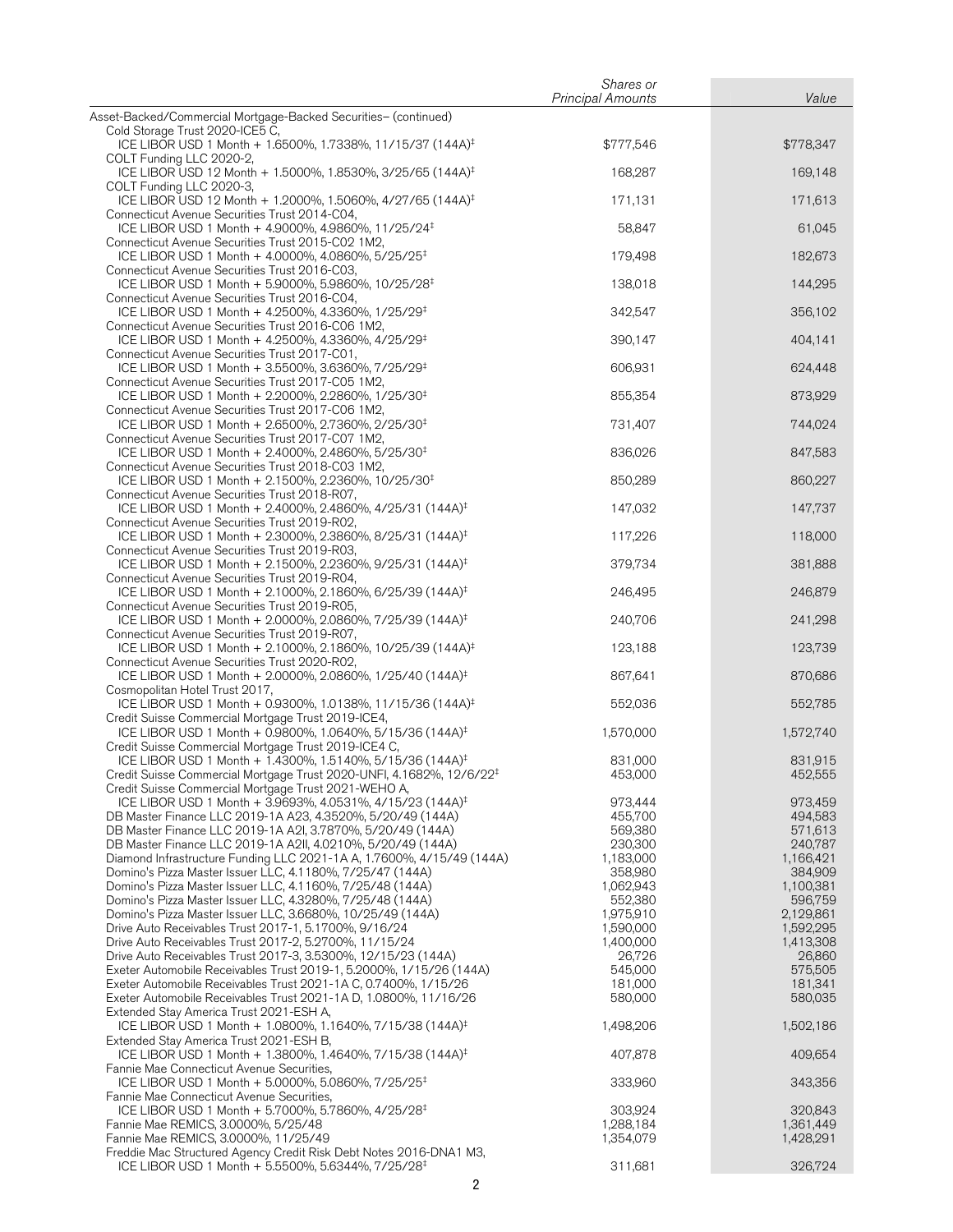|                                                                                                                                              | Shares or                |           |
|----------------------------------------------------------------------------------------------------------------------------------------------|--------------------------|-----------|
|                                                                                                                                              | <b>Principal Amounts</b> | Value     |
| Asset-Backed/Commercial Mortgage-Backed Securities- (continued)                                                                              |                          |           |
| Freddie Mac Structured Agency Credit Risk Debt Notes 2019-DNA4 M2,                                                                           |                          |           |
| ICE LIBOR USD 1 Month + 1.9500%, 2.0360%, 10/25/49 (144A) <sup>‡</sup><br>Freddie Mac Structured Agency Credit Risk Debt Notes 2020-DNA6 M2, | \$97,248                 | \$97,613  |
| US 30 Day Average SOFR + 2.0000%, 2.0500%, 12/25/50 (144A) <sup>‡</sup>                                                                      | 910,000                  | 916,979   |
| Freddie Mac Structured Agency Credit Risk Debt Notes 2020-HQA4 M2,                                                                           |                          |           |
| ICE LIBOR USD 1 Month + 3.1500%, 3.2360%, 9/25/50 (144A) <sup>‡</sup>                                                                        | 276,936                  | 278,552   |
| Freddie Mac Structured Agency Credit Risk Debt Notes 2020-HOA5 M2,                                                                           |                          |           |
| US 30 Day Average SOFR + 2.6000%, 2.6500%, 11/25/50 (144A) <sup>‡</sup>                                                                      | 1,481,000                | 1,499,408 |
| Freddie Mac Structured Agency Credit Risk Debt Notes 2021-DNA2 M2,                                                                           |                          |           |
| US 30 Day Average SOFR + 2.3000%, 2.3500%, 8/25/33 (144A) <sup>‡</sup>                                                                       | 442,000                  | 452,774   |
| Freddie Mac Structured Agency Credit Risk Debt Notes 2021-HQA1 M2,                                                                           |                          |           |
| US 30 Day Average SOFR + 2.2500%, 2.3000%, 8/25/33 (144A) <sup>‡</sup>                                                                       | 476,000                  | 481,279   |
| Great Wolf Trust,<br>ICE LIBOR USD 1 Month + 1.0340%, 1.1180%, 12/15/36 (144A) <sup>‡</sup>                                                  | 293,000                  | 293,566   |
| Great Wolf Trust,                                                                                                                            |                          |           |
| ICE LIBOR USD 1 Month + 1.3340%, 1.4180%, 12/15/36 (144A) <sup>‡</sup>                                                                       | 328,000                  | 328,030   |
| Great Wolf Trust,                                                                                                                            |                          |           |
| ICE LIBOR USD 1 Month + 1.6330%, 1.7170%, 12/15/36 (144A) <sup>‡</sup>                                                                       | 365,000                  | 364,471   |
| GS Mortgage Securities Trust 2018-GS10, 4.1550%, 7/10/51 <sup>‡</sup>                                                                        | 371,605                  | 423,398   |
| GS Mortgage Securities Trust 2018-GS9, 3.9920%, 3/10/51 <sup>‡</sup>                                                                         | 618,450                  | 696,651   |
| GS Mortgage Securities Trust 2020-GC45, 2.9106%, 2/13/53                                                                                     | 580,000                  | 616,657   |
| GS Mortgage Securities Trust 2020-GC47, 2.3772%, 5/12/53                                                                                     | 663,000                  | 678,986   |
| Jack in the Box Funding LLC 2019-1A A23, 4.9700%, 8/25/49 (144A)                                                                             | 1,182,068                | 1,294,766 |
| Jack in the Box Funding LLC 2019-1A A2I, 3.9820%, 8/25/49 (144A)                                                                             | 1,182,068                | 1,194,478 |
| Jack in the Box Funding LLC 2019-1A A2II, 4.4760%, 8/25/49 (144A)<br>JP Morgan Mortgage Trust 2021-11 A11,                                   | 1,182,068                | 1,243,802 |
| US 30 Day Average SOFR + 0.8500%, 0.9000%, 1/25/52 (144A) <sup>‡</sup>                                                                       | 850,297                  | 850,658   |
| JP Morgan Mortgage Trust 2021-12 A11,                                                                                                        |                          |           |
| US 30 Day Average SOFR + 0.8500%, 0.9000%, 2/25/52 (144A) <sup>‡</sup>                                                                       | 538,000                  | 538,000   |
| Life Financial Services Trust 2021-BMR A,                                                                                                    |                          |           |
| ICE LIBOR USD 1 Month + 0.7000%, 0.7840%, 3/15/38 (144A) <sup>‡</sup>                                                                        | 2,198,000                | 2,201,072 |
| Life Financial Services Trust 2021-BMR C,                                                                                                    |                          |           |
| ICE LIBOR USD 1 Month + 1.1000%, 1.1840%, 3/15/38 (144A) <sup>‡</sup>                                                                        | 1,052,000                | 1,053,022 |
| Mello Mortgage Capital Acceptance Trust 2021-INV2 A11,                                                                                       |                          |           |
| US 30 Day Average SOFR + 0.9500%, 1.0000%, 8/25/51 (144A) <sup>‡</sup>                                                                       | 820,832                  | 820,832   |
| Mello Mortgage Capital Acceptance Trust 2021-INV3 A11,<br>US 30 Day Average SOFR + 0.9500%, 1.0000%, 10/25/51 (144A) <sup>‡</sup>            | 1,047,000                | 1,047,000 |
| Mercury Financial Credit Card Master Trust 2021-1A A,                                                                                        |                          |           |
| 1.5400%, 3/20/26 (144A)                                                                                                                      | 985,000                  | 988,091   |
| MHC Commercial Mortgage Trust 2021-MHC A,                                                                                                    |                          |           |
| ICE LIBOR USD 1 Month + 0.8010%, 0.8847%, 4/15/38 (144A) <sup>‡</sup>                                                                        | 1,980,503                | 1,982,409 |
| MHC Commercial Mortgage Trust 2021-MHC C,                                                                                                    |                          |           |
| ICE LIBOR USD 1 Month + 1.3510%, 1.4347%, 4/15/38 (144A) <sup>‡</sup>                                                                        | 954,704                  | 956,045   |
| Morgan Stanley Capital I Trust 2016-UB11, 2.7820%, 8/15/49                                                                                   | 594,000                  | 626,322   |
| Morgan Stanley Capital I Trust 2019-H6, 3.4170%, 6/15/52                                                                                     | 324,754                  | 355,915   |
| Morgan Stanley Capital I Trust 2015-UBS8, 3.8090%, 12/15/48                                                                                  | 447,000                  | 487,641   |
| Morgan Stanley Capital I Trust 2018-H3, 4.1770%, 7/15/51                                                                                     | 590,372                  | 673,005   |
| Morgan Stanley Capital I Trust 2018-H4, 4.3100%, 12/15/51<br>MRA Issuance Trust 2021-NA1 A1X,                                                | 883,008                  | 1,017,832 |
| ICE LIBOR USD 1 Month + 1.5000%, 1.5860%, 3/8/22 (144A) <sup>‡</sup>                                                                         | 1,734,000                | 1,735,618 |
| New Residential Mortgage Loan Trust 2018-2,                                                                                                  |                          |           |
| ICE LIBOR USD 6 Month + 0.6800%, 4.5000%, 2/25/58 (144A) <sup>‡</sup>                                                                        | 315,425                  | 339,279   |
| Newday Funding Master Issuer PLC 2021-1A A2,                                                                                                 |                          |           |
| SOFR + 1.1000%, 1.1500%, 3/15/29 (144A) <sup>‡</sup>                                                                                         | 693,000                  | 697,066   |
| NRZ Excess Spread Collateralized Notes 2020-PLS1 A,                                                                                          |                          |           |
| 3.8440%, 12/25/25 (144A)                                                                                                                     | 322,845                  | 326,267   |
| NRZ Excess Spread Collateralized Notes 2021-FHT1 A, 3.1040%, 7/25/26 (144A)                                                                  | 915,576                  | 918,838   |
| Oak Street Investment Grade Net Lease Fund 2020-1A A1,                                                                                       |                          |           |
| 1.8500%, 11/20/50 (144A)<br>Oceanview Mortgage Trust 2021-4 A11,                                                                             | 760,781                  | 773,154   |
| US 30 Day Average SOFR + 0.8500%, 0.9000%, 10/25/51 (144A) <sup>‡</sup>                                                                      | 1,200,059                | 1,200,057 |
| OneMain Direct Auto Receivables Trust 2018-1, 3.8500%, 10/14/25 (144A)                                                                       | 254,000                  | 255,718   |
| OneMain Direct Auto Receivables Trust 2018-1, 4.4000%, 1/14/28 (144A)                                                                        | 252,000                  | 253,925   |
| Planet Fitness Master Issuer LLC 2018-1A, 4.2620%, 9/5/48 (144A)                                                                             | 549,990                  | 549,990   |
| Planet Fitness Master Issuer LLC 2019-1A, 3.8580%, 12/5/49 (144A)                                                                            | 942,218                  | 975,471   |
| Preston Ridge Partners Mortgage Trust 2020-3, 2.8570%, 9/25/25 (144A) <sup>C</sup>                                                           | 991,513                  | 998,639   |
| Preston Ridge Partners Mortgage Trust 2020-4 A1, 2.9510%, 10/25/25 (144A) <sup>C</sup>                                                       | 651,701                  | 653,647   |
| Preston Ridge Partners Mortgage Trust 2020-5 A1, 3.1040%, 11/25/25 (144A) <sup>C</sup>                                                       | 338,985                  | 340,236   |
| Santander Drive Auto Receivables Trust 2020-3 D, 1.6400%, 11/16/26                                                                           | 1,414,000                | 1,432,620 |
| Santander Drive Auto Receivables Trust 2021-1 D, 1.1300%, 11/16/26                                                                           | 2,418,000                | 2,424,893 |
| Sequoia Mortgage Trust 2013-5, 2.5000%, 5/25/43 (144A) <sup>‡</sup>                                                                          | 139,012                  | 142,061   |
| Spruce Hill Mortgage Loan Trust 2020-SH1 A1,                                                                                                 |                          |           |
| ICE LIBOR USD 12 Month + 0.9500%, 2.5210%, 1/28/50 (144A) <sup>‡</sup>                                                                       | 66,098                   | 66,676    |
| Spruce Hill Mortgage Loan Trust 2020-SH1 A2,<br>ICE LIBOR USD 12 Month + 1.0500%, 2.6240%, 1/28/50 (144A) <sup>‡</sup>                       | 197,703                  |           |
| 3                                                                                                                                            |                          | 199,269   |
|                                                                                                                                              |                          |           |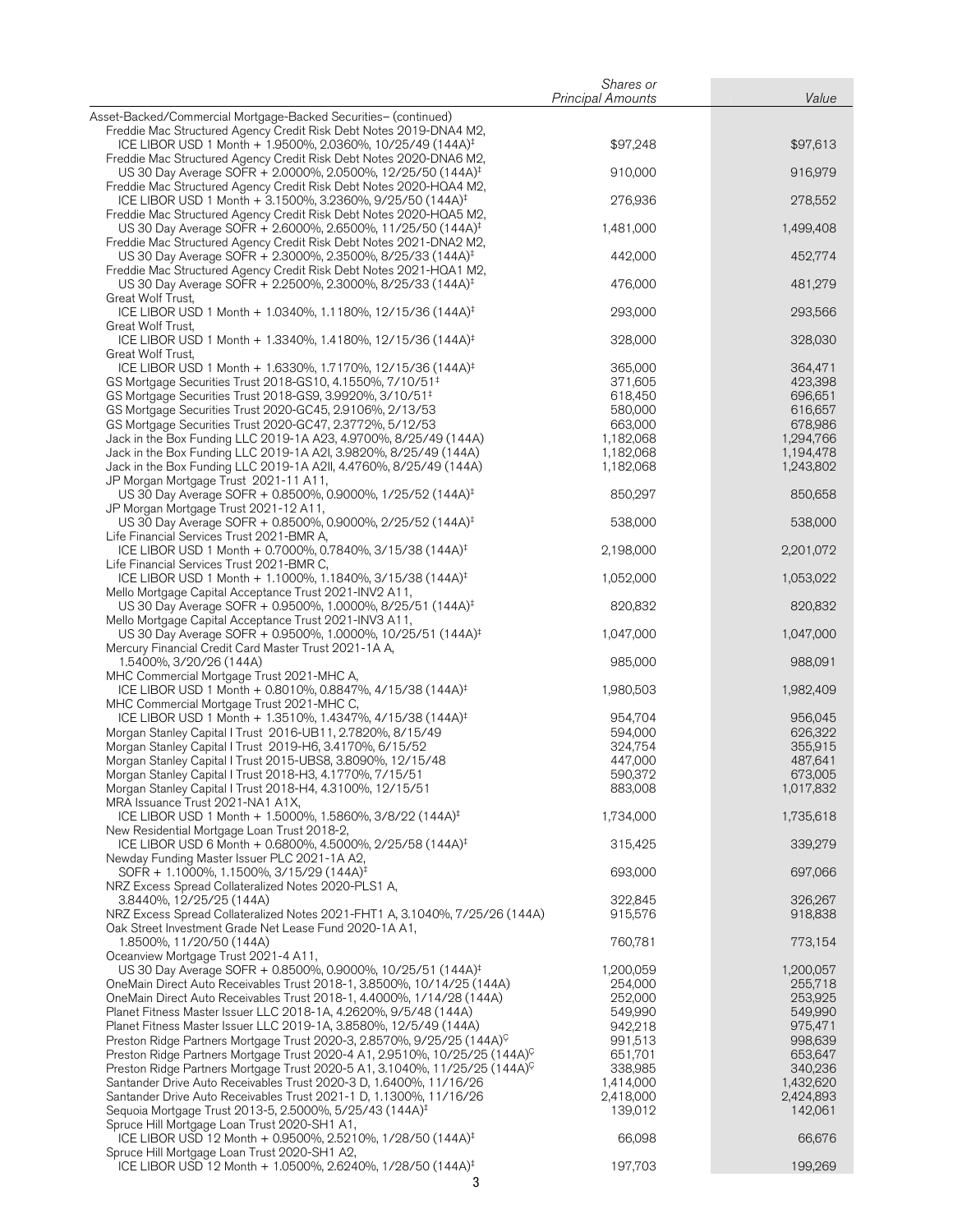|                                                                                                                                                                                    | Shares or<br><b>Principal Amounts</b> | Value                  |
|------------------------------------------------------------------------------------------------------------------------------------------------------------------------------------|---------------------------------------|------------------------|
| Asset-Backed/Commercial Mortgage-Backed Securities- (continued)                                                                                                                    |                                       |                        |
| Spruce Hill Mortgage Loan Trust 2020-SH2, 3.4070%, 6/25/55 (144A) <sup>‡</sup>                                                                                                     | \$295,445                             | \$298,981              |
| Taco Bell Funding LLC 2016-1A A23, 4.9700%, 5/25/46 (144A)                                                                                                                         | 602,268                               | 639,111                |
| Taco Bell Funding LLC 2018-1A A2II, 4.9400%, 11/25/48 (144A)                                                                                                                       | 504,728                               | 562,742                |
| Taco Bell Funding LLC 2021-1A A2I, 1.9460%, 8/25/51 (144A)                                                                                                                         | 867,000                               | 864,567                |
| Taco Bell Funding LLC 2021-1A A2II, 2.2940%, 8/25/51 (144A)                                                                                                                        | 1.055.000                             | 1,050,628              |
| Tesla Auto Lease Trust 2021-B A3, 0.6000%, 9/22/25 (144A)                                                                                                                          | 561,000                               | 560,266                |
| Tesla Auto Lease Trust 2021-B B, 0.9100%, 9/22/25 (144A)<br>Theorem Funding Trust 2021-1A A, 1.2100%, 12/15/27 (144A)                                                              | 288,000<br>962,762                    | 287,439<br>963,957     |
| UNIFY Auto Receivables Trust 2021-1A A4, 0.9800%, 7/15/26 (144A)                                                                                                                   | 610,000                               | 615,859                |
| United Wholesale Mortgage LLC 2021-INV1 A9,                                                                                                                                        |                                       |                        |
| US 30 Day Average SOFR + 0.9000%, 0.9500%, 8/25/51 (144A) <sup>‡</sup>                                                                                                             | 978,891                               | 978,891                |
| United Wholesale Mortgage LLC 2021-INV2 A9,<br>US 30 Day Average SOFR + 1.0000%, 1.0500%, 9/25/51 (144A) <sup>‡</sup>                                                              | 1,024,000                             | 1,024,000              |
| Upstart Securitization Trust 2021-4 A, 0.8400%, 9/20/31 (144A)                                                                                                                     | 954,000                               | 953,834                |
| Vantage Data Centers LLC 2020-1A A2, 1.6450%, 9/15/45 (144A)                                                                                                                       | 1,453,000                             | 1,447,178              |
| Vantage Data Centers LLC 2020-2A A2, 1.9920%, 9/15/45 (144A)                                                                                                                       | 634,000                               | 627,992                |
| VASA Trust 2021-VASA A,                                                                                                                                                            |                                       |                        |
| ICE LIBOR USD 1 Month + 0.9000%, 0.9840%, 7/15/39 (144A) <sup>‡</sup>                                                                                                              | 605,000                               | 602,066                |
| VCAT Asset Securitization LLC 2021-NPL1 A1, 2.2891%, 12/26/50 (144A)                                                                                                               | 301,794                               | 302,482                |
| Wells Fargo Commercial Mortgage Trust 2021-SAVE A,                                                                                                                                 |                                       |                        |
| ICE LIBOR USD 1 Month + 1.1500%, 1.2340%, 2/15/40 (144A) <sup>‡</sup>                                                                                                              | 435.421                               | 437,869                |
| Wendy's Funding LLC, 3.8840%, 3/15/48 (144A)<br>Wendy's Funding LLC, 3.7830%, 6/15/49 (144A)                                                                                       | 103,950<br>539,918                    | 109,765<br>570,947     |
| Wendy's Funding LLC 2021-1A A2I, 2.3700%, 6/15/51 (144A)                                                                                                                           | 511,718                               | 516,529                |
| Wendy's Funding LLC 2021-1A A2II, 2.7750%, 6/15/51 (144A)                                                                                                                          | 595,508                               | 606,449                |
| Westlake Automobile Receivable Trust 2020-1A D, 2.8000%, 6/16/25 (144A)                                                                                                            | 637,000                               | 658,472                |
| Wingstop Funding LLC 2020-1A A2, 2.8410%, 12/5/50 (144A)                                                                                                                           | 910,425                               | 941,348                |
| Woodward Capital Management 2021-3 A21,                                                                                                                                            |                                       |                        |
| US 30 Day Average SOFR + 0.8000%, 0.8500%, 7/25/51 (144A) <sup>‡</sup>                                                                                                             | 842.523                               | 844,328                |
| Zaxby's Funding LLC 2021-1A A2, 3.2380%, 7/30/51 (144A)                                                                                                                            | 704,000                               | 715,530                |
| Total Asset-Backed/Commercial Mortgage-Backed Securities (cost \$117,349,278)                                                                                                      |                                       | 118,781,387            |
| Bank Loans and Mezzanine Loans- 1.8%                                                                                                                                               |                                       |                        |
| Basic Industry $-0.4\%$                                                                                                                                                            |                                       |                        |
| Alpha 3 BV, ICE LIBOR USD 1 Month + 2.5000%, 3.0000%, 3/18/28 <sup>‡</sup>                                                                                                         | 1,137,150                             | 1,135,490<br>1,831,263 |
| Diamond BC BV, ICE LIBOR USD 1 Month + 3.0000%, 3.5000%, 9/17/28 <sup>f,‡</sup>                                                                                                    | 1,830,000                             | 2,966,753              |
| Capital Goods - 0.6%                                                                                                                                                               |                                       |                        |
| Madison IAQ LLC, ICE LIBOR USD 3 Month + 3.2500%, 3.7500%, 6/21/28 <sup>f,‡</sup>                                                                                                  | 2,534,413                             | 2,530,181              |
| Standard Industries Inc,                                                                                                                                                           |                                       |                        |
| ICE LIBOR USD 1 Month + 2.5000%, 3.0000%, 9/22/28 $^{f, \ddag}$                                                                                                                    | 1,349,988                             | 1,350,717              |
|                                                                                                                                                                                    |                                       | 3,880,898              |
| Consumer Non-Cyclical - 0.8%<br>Elanco Animal Health Inc, ICE LIBOR USD 1 Month + 1.7500%, 1.8324%, 8/1/27 <sup>‡</sup>                                                            | 2,470,548                             | 2,438,776              |
| ICON Luxembourg Sarl, ICE LIBOR USD 3 Month + 2.5000%, 3.0000%, 7/3/28 <sup>‡</sup>                                                                                                | 2,288,823                             | 2,296,124              |
| Indigo Merger Sub Inc, ICE LIBOR USD 1 Month + 2.5000%, 3.0000%, 7/3/28 <sup>‡</sup>                                                                                               | 570,262                               | 572,081                |
|                                                                                                                                                                                    |                                       | 5,306,981              |
| Total Bank Loans and Mezzanine Loans (cost \$12,147,256)                                                                                                                           |                                       | 12,154,632             |
| Corporate Bonds-32.5%                                                                                                                                                              |                                       |                        |
| Banking $-5.5%$                                                                                                                                                                    |                                       |                        |
| Ally Financial Inc,                                                                                                                                                                |                                       |                        |
| US Treasury Yield Curve Rate 5 Year + 3.8680%, 4.7000% <sup>‡,µ</sup>                                                                                                              | 1,387,000                             | 1,443,659              |
| Bank of America Corp, ICE LIBOR USD 3 Month + 1.0600%, 3.5590%, 4/23/27 <sup>‡</sup>                                                                                               | 1,186,000                             | 1,290,640              |
| Bank of America Corp, ICE LIBOR USD 3 Month + 1.5120%, 3.7050%, 4/24/28 <sup>‡</sup><br>Bank of America Corp, ICE LIBOR USD 3 Month + 3.7050%, 6.2500% <sup>‡, µ</sup>             | 2,064,000<br>1,419,000                | 2,268,271<br>1,560,900 |
| Bank of America Corp, ICE LIBOR USD 3 Month + 3.1350%, 5.2000% <sup>‡,µ</sup>                                                                                                      | 549,000                               | 564,784                |
| Bank of New York Mellon Corp,                                                                                                                                                      |                                       |                        |
| US Treasury Yield Curve Rate 5 Year + 4.3580%, 4.7000% <sup>‡,<math>\mu</math></sup>                                                                                               | 1,308,000                             | 1,435,530              |
| <b>BNP Paribas SA,</b>                                                                                                                                                             |                                       |                        |
| US Treasury Yield Curve Rate 5 Year + 2.0500%, 2.5880%, 8/12/35 (144A) <sup>‡</sup>                                                                                                | 2,043,000                             | 1,981,135              |
| Citigroup Inc, ICE LIBOR USD 3 Month $+$ 4.0680%, 5.9500% <sup>‡, <math>\mu</math></sup>                                                                                           | 1,129,000                             | 1,176,983              |
| Citigroup Inc, ICE LIBOR USD 3 Month $+$ 3.4660%, 5.3500% <sup>‡,<math>\mu</math></sup>                                                                                            | 668,000                               | 688,875<br>745,324     |
| Citigroup Inc, ICE LIBOR USD 3 Month $+$ 3.9050%, 5.9500% <sup>‡,<math>\mu</math></sup><br>Citigroup Inc, ICE LIBOR USD 3 Month $+$ 3.4230%, 6.3000% <sup>‡,<math>\mu</math></sup> | 683,000<br>152,000                    | 164,084                |
| Credit Agricole SA, 4.3750%, 3/17/25 (144A)                                                                                                                                        | 688,000                               | 749,886                |
| Goldman Sachs Group Inc,                                                                                                                                                           |                                       |                        |
| US Treasury Yield Curve Rate 5 Year + 3.2240%, 4.9500% <sup>‡,<math>\mu</math></sup>                                                                                               | 457,000                               | 484,420                |
| JPMorgan Chase & Co, SOFR + 1.8500%, 2.0830%, 4/22/26 <sup>‡</sup>                                                                                                                 | 631,000                               | 649,022                |
| JPMorgan Chase & Co, ICE LIBOR USD 3 Month + 1.2450%, 3.9600%, 1/29/27 <sup>‡</sup>                                                                                                | 1,746,000                             | 1,926,873              |
| JPMorgan Chase & Co, SOFR + 0.8850%, 1.5780%, 4/22/27 <sup>‡</sup>                                                                                                                 | 1,682,000                             | 1,685,411              |
| JPMorgan Chase & Co, SOFR + 2.5150%, 2.9560%, 5/13/31 <sup>‡</sup>                                                                                                                 | 1,525,000                             | 1,586,546              |
| JPMorgan Chase & Co, SOFR + 3.3800%, 5.0000% <sup>‡,µ</sup>                                                                                                                        | 548,000                               | 571,975                |
| JPMorgan Chase & Co, SOFR + 3.1250%, 4.6000% <sup>‡,µ</sup><br>Morgan Stanley, SOFR + 1.9900%, 2.1880%, 4/28/26 <sup>‡</sup>                                                       | 579,000<br>1,856,000                  | 592,028<br>1,916,327   |
| Morgan Stanley, 3.9500%, 4/23/27                                                                                                                                                   | 1,578,000                             | 1,754,906              |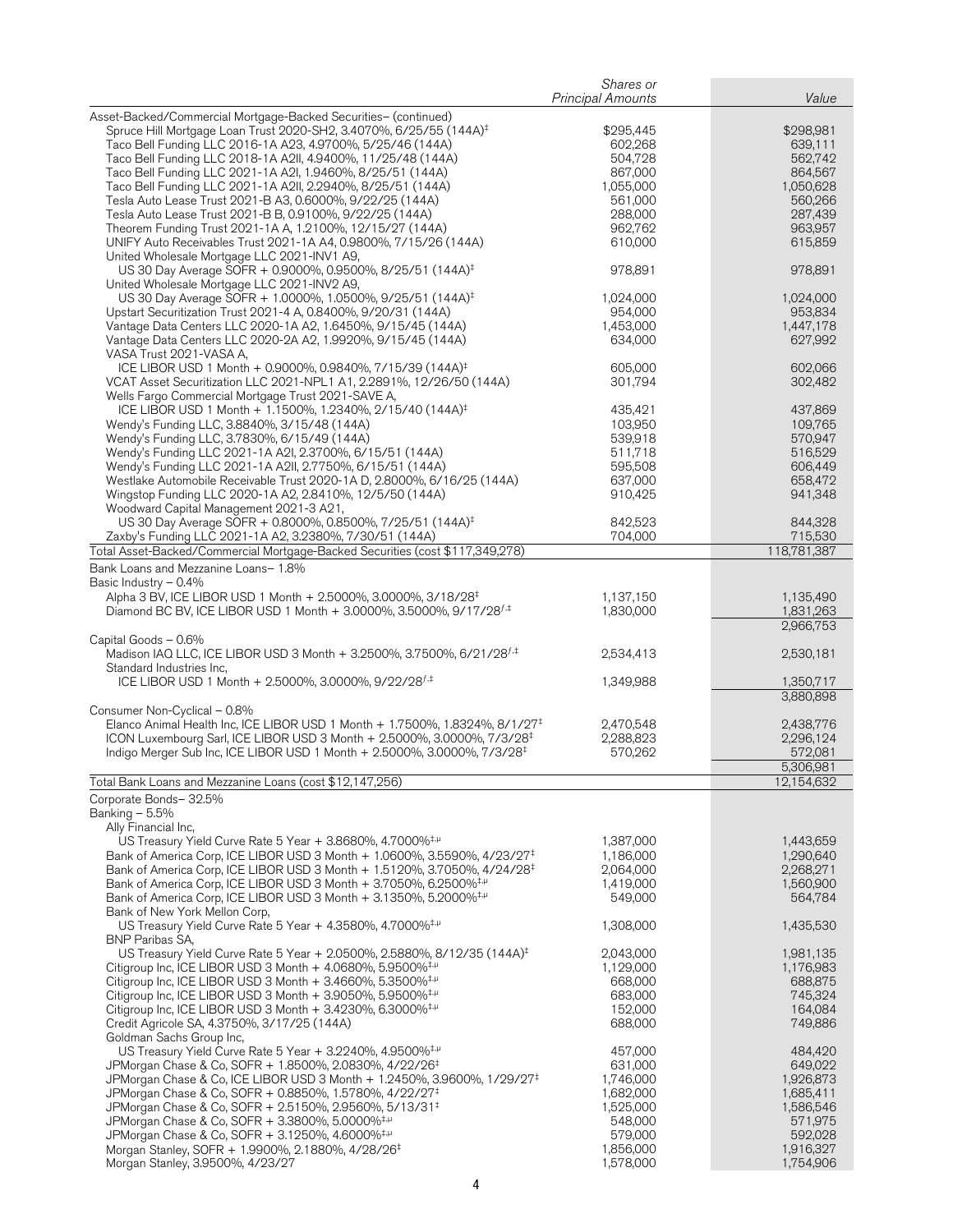|                                                                                                                                             | Shares or                |                         |
|---------------------------------------------------------------------------------------------------------------------------------------------|--------------------------|-------------------------|
|                                                                                                                                             | <b>Principal Amounts</b> | Value                   |
| Corporate Bonds- (continued)<br>Banking- (continued)                                                                                        |                          |                         |
| Morgan Stanley, SOFR + 0.8790%, 1.5930%, 5/4/27 <sup>‡</sup><br>Morgan Stanley, SOFR + 1.3600%, 2.4840%, 9/16/36 <sup>‡</sup>               | \$808,000<br>2,526,000   | \$810,404<br>2,472,263  |
| Natwest Group PLC,<br>US Treasury Yield Curve Rate 5 Year + 2.3500%, 3.0320%, 11/28/35 <sup>‡</sup><br>SVB Financial Group, 3.1250%, 6/5/30 | 1,513,000<br>1,932,000   | 1,515,007<br>2,066,653  |
| SVB Financial Group, 1.8000%, 2/2/31<br>SVB Financial Group,                                                                                | 692,000                  | 664,033                 |
| US Treasury Yield Curve Rate 10 Year + 3.0640%, 4.1000% <sup>‡,µ</sup><br>Westpac Banking Corp,                                             | 1,753,000                | 1,801,733               |
| US Treasury Yield Curve Rate 5 Year + 1.7500%, 2.6680%, 11/15/35 <sup>‡</sup>                                                               | 1,504,000                | 1,472,664<br>36,040,336 |
| Basic Industry - 0.3%                                                                                                                       |                          |                         |
| CF Industries Inc, 5.1500%, 3/15/34<br>CF Industries Inc, 4.9500%, 6/1/43                                                                   | 88,000<br>874,000        | 107,649<br>1,053,222    |
| CF Industries Inc, 5.3750%, 3/15/44                                                                                                         | 632,000                  | 802,223<br>1,963,094    |
| Brokerage - 0.7%<br>Charles Schwab Corp,                                                                                                    |                          |                         |
| US Treasury Yield Curve Rate 5 Year + 4.9710%, 5.3750% <sup>‡,µ</sup>                                                                       | 2,845,000                | 3,161,506               |
| Pershing Square Holdings Ltd, 3.2500%, 10/1/31 (144A)                                                                                       | 1,600,000                | 1,601,840<br>4,763,346  |
| Capital Goods - 1.5%<br>Boeing Co, 4.8750%, 5/1/25                                                                                          | 1,109,000                | 1,234,218               |
| Boeing Co, 2.1960%, 2/4/26                                                                                                                  | 544,000                  | 548,010                 |
| Boeing Co, 3.2500%, 2/1/28                                                                                                                  | 581,000                  | 613,703                 |
| Boeing Co, 3.6250%, 2/1/31                                                                                                                  | 1,233,000<br>762,000     | 1,319,937<br>782,039    |
| Boeing Co, 3.9500%, 8/1/59<br>Masonite International Corp, 3.5000%, 2/15/30 (144A)                                                          | 1,784,000                | 1,770,620               |
| TransDigm Inc, 4.6250%, 1/15/29 (144A)                                                                                                      | 2,561,000                | 2,551,396               |
| Wabtec Corp, 4.9500%, 9/15/28                                                                                                               | 821,000                  | 944,889<br>9,764,812    |
| Communications - 3.0%                                                                                                                       |                          |                         |
| CCO Holdings LLC / CCO Holdings Capital Corp, 4.2500%, 2/1/31 (144A)                                                                        | 1,801,000                | 1,832,247               |
| Cellnex Finance Co SA, 3.8750%, 7/7/41 (144A)                                                                                               | 2,047,000                | 2,010,584               |
| CenturyLink Inc, 5.8000%, 3/15/22<br>Charter Communications Operating LLC / Charter Communications Operating                                | 589,000                  | 600,191                 |
| Capital, 6.4840%, 10/23/45                                                                                                                  | 323,000                  | 439,144                 |
| Charter Communications Operating LLC / Charter Communications Operating<br>Capital, 5.3750%, 5/1/47                                         |                          | 308,902                 |
| Charter Communications Operating LLC / Charter Communications Operating                                                                     | 258,000                  |                         |
| Capital, 4.8000%, 3/1/50                                                                                                                    | 622,000                  | 698,012                 |
| Comcast Corp, 3.7500%, 4/1/40                                                                                                               | 184,000                  | 206,728                 |
| CSC Holdings LLC, 4.1250%, 12/1/30 (144A)<br>CSC Holdings LLC, 4.6250%, 12/1/30 (144A)                                                      | 1,432,000<br>1,443,000   | 1,405,150<br>1,367,928  |
| CSC Holdings LLC, 3.3750%, 2/15/31 (144A)                                                                                                   | 1,165,000                | 1,083,450               |
| CSC Holdings LLC, 5.0000%, 11/15/31 (144A)                                                                                                  | 692,000                  | 663,247                 |
| GCI LLC, 4.7500%, 10/15/28 (144A)                                                                                                           | 2,696,000                | 2,830,266               |
| Netflix Inc, 3.6250%, 6/15/25 (144A)<br>Sirius XM Radio Inc, 3.1250%, 9/1/26 (144A)                                                         | 3,138,000                | 3,334,125               |
| Sirius XM Radio Inc, 4.1250%, 7/1/30 (144A)                                                                                                 | 196,000<br>2,078,000     | 198,695<br>2,087,637    |
| Sirius XM Radio Inc, 3.8750%, 9/1/31 (144A)                                                                                                 | 545,000                  | 532,397                 |
| Consumer Cyclical - 2.6%                                                                                                                    |                          | 19,598,703              |
| 1011778 BC ULC / New Red Finance Inc, 4.0000%, 10/15/30 (144A)                                                                              | 2,938,000                | 2,908,620               |
| Choice Hotels International Inc, 3.7000%, 12/1/29                                                                                           | 1,293,000                | 1,375,312               |
| Choice Hotels International Inc, 3.7000%, 1/15/31                                                                                           | 334,000                  | 360,156                 |
| Experian Finance PLC, 2.7500%, 3/8/30 (144A)<br>GLP Capital LP / GLP Financing II Inc, 5.2500%, 6/1/25                                      | 1,575,000<br>495,000     | 1,632,678<br>551,965    |
| GLP Capital LP / GLP Financing II Inc, 5.3750%, 4/15/26                                                                                     | 931,000                  | 1,058,500               |
| GLP Capital LP / GLP Financing II Inc, 5.3000%, 1/15/29                                                                                     | 100,000                  | 116,916                 |
| GLP Capital LP / GLP Financing II Inc, 4.0000%, 1/15/30                                                                                     | 1,612,000                | 1,730,998               |
| GoDaddy Operating Co LLC / GD Finance Co Inc, 3.5000%, 3/1/29 (144A)                                                                        | 2,088,000                | 2,069,730               |
| IHS Markit Ltd, 4.7500%, 2/15/25 (144A)<br>Lithia Motors Inc, 3.8750%, 6/1/29 (144A)                                                        | 1,914,000<br>2,149,000   | 2,117,496<br>2,230,576  |
| MGM Resorts International, 7.7500%, 3/15/22                                                                                                 | 217,000                  | 222,968                 |
| Nordstrom Inc, 4.3750%, 4/1/30 <sup>#</sup>                                                                                                 | 1,133,000                | 1,158,476               |
| Consumer Non-Cyclical - 5.8%                                                                                                                |                          | 17,534,391              |
| Anheuser-Busch Cos LLC / Anheuser-Busch InBev Worldwide Inc,                                                                                |                          |                         |
| 4.9000%, 2/1/46                                                                                                                             | 1,478,000                | 1,816,780               |
| Aramark Services Inc, 6.3750%, 5/1/25 (144A)<br>Brunswick Corp, 2.4000%, 8/18/31                                                            | 1,476,000<br>1,169,000   | 1,551,645<br>1,130,283  |
| DaVita Inc, 4.6250%, 6/1/30 (144A)                                                                                                          | 1,173,000                | 1,206,560               |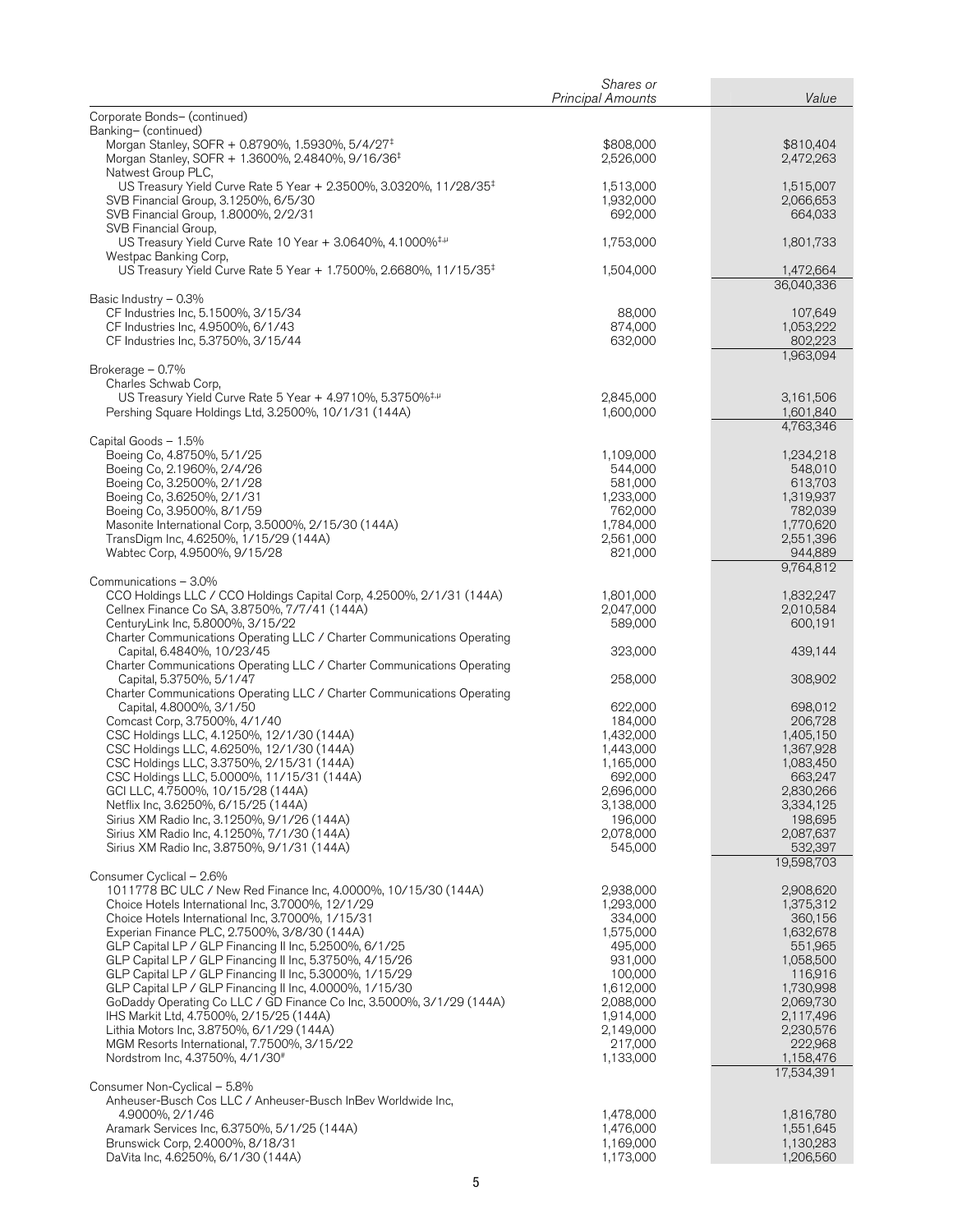|                                                                                                                       | Shares or                |                        |
|-----------------------------------------------------------------------------------------------------------------------|--------------------------|------------------------|
| Corporate Bonds- (continued)                                                                                          | <b>Principal Amounts</b> | Value                  |
| Consumer Non-Cyclical- (continued)                                                                                    |                          |                        |
| DaVita Inc, 3.7500%, 2/15/31 (144A)                                                                                   | \$1,543,000              | \$1,502,496            |
| Elanco Animal Health Inc, 5.2720%, 8/28/23                                                                            | 1,274,000<br>2,452,000   | 1,357,740<br>2,504,105 |
| Grifols Escrow Issuer SA, 4.7500%, 10/15/28 (144A)<br>Hasbro Inc, 3.9000%, 11/19/29                                   | 1,726,000                | 1,906,469              |
| Hasbro Inc, 6.3500%, 3/15/40                                                                                          | 226,000                  | 312,365                |
| Hasbro Inc, 5.1000%, 5/15/44                                                                                          | 1,456,000                | 1,758,861              |
| HCA Inc, 5.3750%, 2/1/25                                                                                              | 642,000                  | 717,435                |
| HCA Inc, 3.5000%, 9/1/30<br>HCA Inc, 5.5000%, 6/15/47                                                                 | 930,000<br>283,000       | 985,233<br>366,982     |
| HCA Inc, 5.2500%, 6/15/49                                                                                             | 424,000                  | 541,172                |
| HCA Inc, 3.5000%, 7/15/51                                                                                             | 1,295,000                | 1,283,712              |
| HCRX Investments HoldCo LP, 4.5000%, 8/1/29 (144A)                                                                    | 1,893,000<br>923,000     | 1,902,465<br>940,315   |
| JBS Finance Luxembourg Sarl, 3.6250%, 1/15/32 (144A)<br>JBS USA LUX SA / JBS USA Finance Inc, 6.7500%, 2/15/28 (144A) | 717,000                  | 777,056                |
| JBS USA LUX SA / JBS USA Food Co / JBS USA Finance Inc,                                                               |                          |                        |
| 6.5000%, 4/15/29 (144A)                                                                                               | 1,827,000                | 2,041,673              |
| JBS USA LUX SA / JBS USA Food Co / JBS USA Finance Inc,<br>5.5000%, 1/15/30 (144A)                                    | 1,500,000                | 1,668,330              |
| JBS USA LUX SA / JBS USA Food Co / JBS USA Finance Inc,                                                               |                          |                        |
| 3.7500%, 12/1/31 (144A)                                                                                               | 873,000                  | 908,383                |
| Kraft Heinz Foods Co, 3.8750%, 5/15/27                                                                                | 1,162,000                | 1,268,803              |
| Kraft Heinz Foods Co, 5.0000%, 6/4/42<br>Kraft Heinz Foods Co, 4.3750%, 6/1/46                                        | 797,000<br>229,000       | 977,393<br>260,561     |
| Kraft Heinz Foods Co, 4.8750%, 10/1/49                                                                                | 536,000                  | 652,363                |
| Organon Finance 1 LLC, 4.1250%, 4/30/28 (144A)                                                                        | 1,630,000                | 1,662,600              |
| Performance Food Group Inc, 4.2500%, 8/1/29 (144A)                                                                    | 2,153,000                | 2,158,382              |
| Pilgrim's Pride Corp, 3.5000%, 3/1/32 (144A)<br>Royalty Pharma PLC, 2.1500%, 9/2/31                                   | 1,362,000<br>1,094,000   | 1,384,984<br>1,053,448 |
| Royalty Pharma PLC, 3.5500%, 9/2/50                                                                                   | 1,079,000                | 1,059,934              |
| Royalty Pharma PLC, 3.3500%, 9/2/51                                                                                   | 544,000                  | 515,411                |
| Electric $-1.2%$                                                                                                      |                          | 38,173,939             |
| CMS Energy Corp,                                                                                                      |                          |                        |
| US Treasury Yield Curve Rate 5 Year + 4.1160%, 4.7500%, 6/1/50 <sup>‡</sup>                                           | 1,351,000                | 1,519,753              |
| Duquesne Light Holdings Inc, 2.7750%, 1/7/32 (144A)                                                                   | 1,177,000                | 1,175,928              |
| IPALCO Enterprises Inc, 4.2500%, 5/1/30<br>NRG Energy Inc, 6.6250%, 1/15/27                                           | 1,455,000<br>639,000     | 1,632,119<br>661,972   |
| NRG Energy Inc, 3.6250%, 2/15/31 (144A)                                                                               | 1,475,000                | 1,448,819              |
| Pacific Gas and Electric Co, 3.0000%, 6/15/28                                                                         | 1,386,000                | 1,410,403              |
| Energy $-1.8%$                                                                                                        |                          | 7,848,994              |
| Cheniere Energy Inc, 4.6250%, 10/15/28                                                                                | 1,540,000                | 1,622,775              |
| Cheniere Energy Partners LP, 4.0000%, 3/1/31 (144A)                                                                   | 971,000                  | 1,016,831              |
| Cheniere Energy Partners LP, 3.2500%, 1/31/32 (144A)                                                                  | 1,086,000                | 1,089,584              |
| Continental Resources Inc, 5.7500%, 1/15/31 (144A)                                                                    | 1,477,000<br>172,000     | 1,785,324<br>197,346   |
| Energy Transfer Operating LP, 4.9500%, 6/15/28<br>EQT Corp, 3.1250%, 5/15/26 (144A)                                   | 2,243,000                | 2,299,344              |
| Hess Midstream Operations LP, 5.1250%, 6/15/28 (144A)                                                                 | 2,205,000                | 2,303,233              |
| Hess Midstream Operations LP, 4.2500%, 2/15/30 (144A)                                                                 | 200,000                  | 202,250                |
| ONEOK Inc, 6.3500%, 1/15/31<br>ONEOK Inc, 7.1500%, 1/15/51                                                            | 849,000<br>210,000       | 1,086,881<br>303,993   |
|                                                                                                                       |                          | 11,907,561             |
| Finance Companies - 1.7%                                                                                              |                          |                        |
| AerCap Ireland Capital DAC / AerCap Global Aviation Trust,                                                            |                          |                        |
| 4.6250%, 10/15/27<br>Air Lease Corp, 1.8750%, 8/15/26                                                                 | 1,382,000<br>1,246,000   | 1,540,920<br>1,241,649 |
| Air Lease Corp, 3.0000%, 2/1/30                                                                                       | 616,000                  | 625,059                |
| GE Capital International Funding Co Unlimited Co, 4.4180%, 11/15/35                                                   | 2,171,000                | 2,605,313              |
| Quicken Loans LLC, 3.6250%, 3/1/29 (144A)<br>Quicken Loans LLC, 3.8750%, 3/1/31 (144A)                                | 1,220,000<br>1,838,000   | 1,233,725<br>1,854,083 |
| Rocket Mortgage LLC / Rocket Mortgage Co-Issuer Inc,                                                                  |                          |                        |
| 2.8750%, 10/15/26 (144A)                                                                                              | 986,000                  | 963,519                |
| Rocket Mortgage LLC / Rocket Mortgage Co-Issuer Inc,                                                                  |                          |                        |
| 4.0000%, 10/15/33 (144A)                                                                                              | 983,000                  | 975,628<br>11,039,896  |
| Industrial Conglomerates - 0.3%                                                                                       |                          |                        |
| General Electric Co, ICE LIBOR USD 3 Month + 3.3300%, 3.4460% <sup>‡,µ</sup>                                          | 1,937,000                | 1,895,839              |
| Insurance $-1.9%$<br>Athene Global Funding, 1.7300%, 10/2/26 (144A)                                                   | 2,272,000                | 2,270,757              |
| Athene Global Funding, 2.6460%, 10/4/31 (144A)                                                                        | 2,142,000                | 2,144,349              |
| Brown & Brown Inc, 4.5000%, 3/15/29                                                                                   | 903,000                  | 1,033,730              |
| Brown & Brown Inc, 2.3750%, 3/15/31<br>Centene Corp, 4.2500%, 12/15/27                                                | 152,000<br>1,630,000     | 151,531<br>1,706,040   |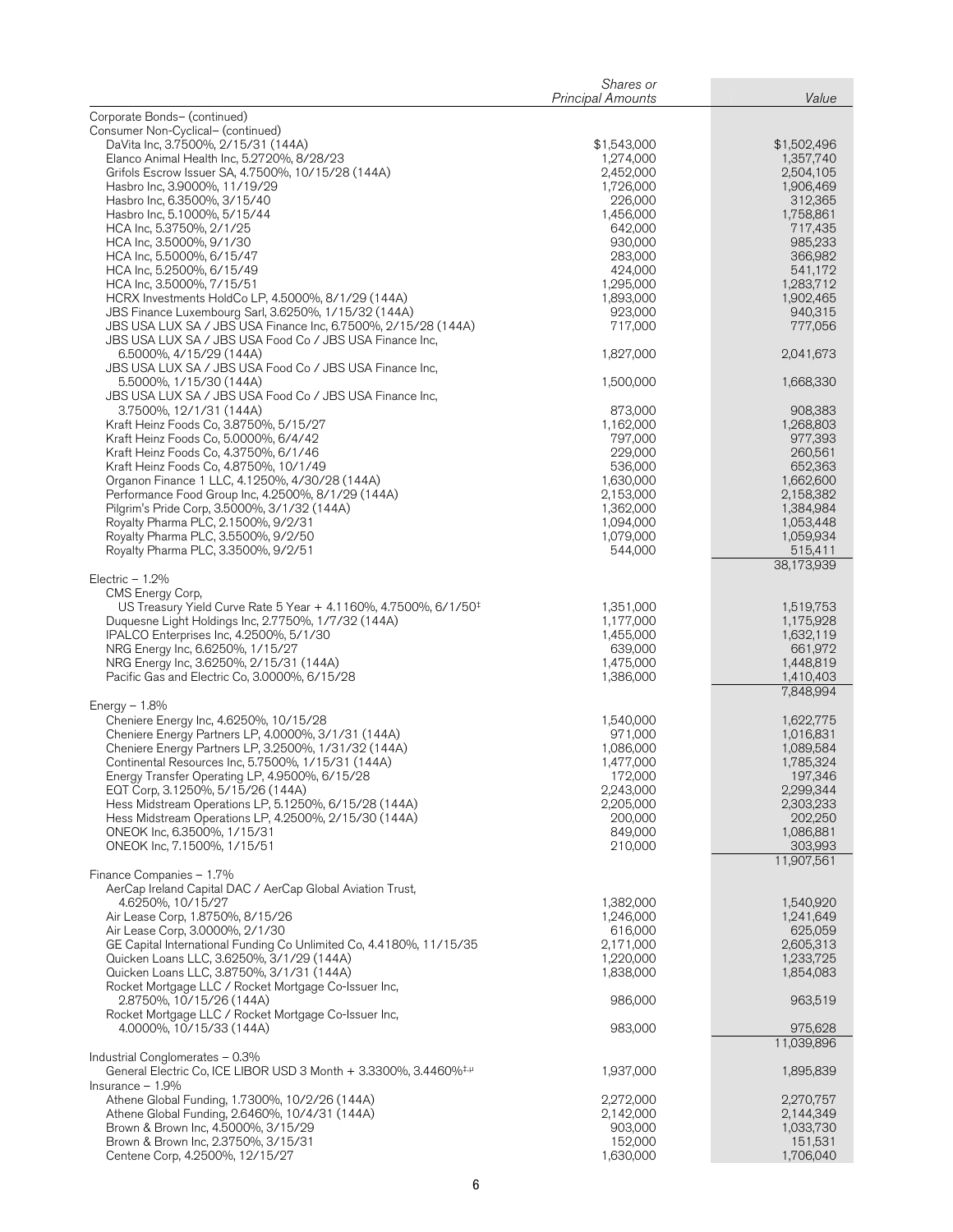|                                                                                                                                     | Shares or<br><b>Principal Amounts</b> | Value                    |
|-------------------------------------------------------------------------------------------------------------------------------------|---------------------------------------|--------------------------|
| Corporate Bonds- (continued)                                                                                                        |                                       |                          |
| Insurance- (continued)                                                                                                              |                                       |                          |
| Centene Corp, 2.4500%, 7/15/28                                                                                                      | \$1,180,000                           | \$1,185,900              |
| Centene Corp, 3.0000%, 10/15/30<br>Centene Corp, 2.5000%, 3/1/31                                                                    | 3,103,000<br>417,000                  | 3,180,575<br>411,266     |
| Centene Corp, 2.6250%, 8/1/31                                                                                                       | 365,000                               | 362,533                  |
|                                                                                                                                     |                                       | 12,446,681               |
| Real Estate Investment Trusts (REITs) – 2.0%                                                                                        |                                       |                          |
| Agree LP, 2.9000%, 10/1/30<br>American Homes 4 Rent LP, 2.3750%, 7/15/31                                                            | 1,220,000<br>623,000                  | 1,260,326<br>617,133     |
| American Homes 4 Rent LP, 3.3750%, 7/15/51                                                                                          | 749,000                               | 759,436                  |
| Broadstone Net Lease LLC, 2.6000%, 9/15/31                                                                                          | 1,267,000                             | 1,251,631                |
| CTR Partnership LP / CareTrust Capital Corp, 3.8750%, 6/30/28 (144A)                                                                | 2,152,000                             | 2,232,700                |
| Invitation Homes Inc, 2.0000%, 8/15/31<br>Lexington Realty Trust, 2.7000%, 9/15/30                                                  | 1,301,000<br>1,256,000                | 1,249,445<br>1,271,035   |
| MPT Operating Partnership LP / MPT Finance Corp, 3.5000%, 3/15/31                                                                   | 1,493,000                             | 1,522,860                |
| Rexford Industrial Realty Inc, 2.1250%, 12/1/30                                                                                     | 1,471,000                             | 1,424,979                |
| Sun Communities Inc, 2.7000%, 7/15/31                                                                                               | 1,501,000                             | 1,516,734<br>13,106,279  |
| Technology - 4.0%                                                                                                                   |                                       |                          |
| Broadcom Inc, 4.1500%, 11/15/30                                                                                                     | 1,430,000                             | 1,584,401                |
| Broadcom Inc, 4.3000%, 11/15/32                                                                                                     | 1,057,000<br>1,273,000                | 1,184,509                |
| Broadcom Inc, 3.4190%, 4/15/33 (144A)<br>Broadcom Inc, 3.4690%, 4/15/34 (144A)                                                      | 1,913,000                             | 1,317,774<br>1,969,887   |
| Broadridge Financial Solutions Inc, 2.6000%, 5/1/31                                                                                 | 1,286,000                             | 1,305,359                |
| Cadence Design Systems Inc, 4.3750%, 10/15/24                                                                                       | 3,009,000                             | 3,281,125                |
| Marvell Technology Inc, 1.6500%, 4/15/26 (144A)<br>Marvell Technology Inc, 4.8750%, 6/22/28 (144A)                                  | 956,000<br>1,117,000                  | 957,460<br>1,290,234     |
| Microchip Technology Inc, 2.6700%, 9/1/23                                                                                           | 1,585,000                             | 1,643,317                |
| Seagate HDD Cayman, 4.8750%, 6/1/27                                                                                                 | 51,000                                | 57,385                   |
| Seagate HDD Cayman, 4.0910%, 6/1/29                                                                                                 | 560,000                               | 588,000                  |
| Seagate HDD Cayman, 3.1250%, 7/15/29 (144A)<br>Seagate HDD Cayman, 4.1250%, 1/15/31                                                 | 254,000<br>1,245,000                  | 245,643<br>1,297,913     |
| SK Hynix Inc, 1.5000%, 1/19/26 (144A)                                                                                               | 1,292,000                             | 1,275,307                |
| SK Hynix Inc, 2.3750%, 1/19/31 (144A)                                                                                               | 840,000                               | 815,322                  |
| Skyworks Solutions Inc, 3.0000%, 6/1/31                                                                                             | 392,000<br>2,571,000                  | 400,756                  |
| Total System Services Inc, 4.8000%, 4/1/26<br>Trimble Inc, 4.7500%, 12/1/24                                                         | 1,702,000                             | 2,912,366<br>1,882,893   |
| Trimble Inc, 4.9000%, 6/15/28                                                                                                       | 838,000                               | 968,980                  |
| TSMC Global Ltd, 1.7500%, 4/23/28 (144A)                                                                                            | 1,605,000                             | 1,584,785                |
| Transportation $-0.2\%$                                                                                                             |                                       | 26,563,416               |
| GXO Logistics inc, 1.6500%, 7/15/26 (144A)                                                                                          | 1,035,000                             | 1,027,082                |
| GXO Logistics inc, 2.6500%, 7/15/31 (144A)                                                                                          | 685,000                               | 680,619                  |
| Total Corporate Bonds (cost \$208,323,498)                                                                                          |                                       | 1,707,701<br>214,354,988 |
| Inflation-Indexed Bonds- 2.6%                                                                                                       |                                       |                          |
| United States Treasury Inflation Indexed Bonds, 0.6250%, 4/15/23 <sup>CC</sup>                                                      | 12,927,379                            | 13,526,617               |
| United States Treasury Inflation Indexed Bonds, 0.1250%, 1/15/31 <sup>CC</sup><br>Total Inflation-Indexed Bonds (cost \$16,791,680) | 3,017,225                             | 3,311,287<br>16,837,904  |
| Mortgage-Backed Securities- 15.7%                                                                                                   |                                       |                          |
| Fannie Mae:                                                                                                                         |                                       |                          |
| 2.0000%, TBA, 15 Year Maturity                                                                                                      | 2,562,198                             | 2,638,295                |
| 2.5000%, TBA, 15 Year Maturity<br>2.0000%, TBA, 30 Year Maturity                                                                    | 1,232,300<br>12,623,282               | 1,283,921<br>12,653,704  |
| 2.5000%, TBA, 30 Year Maturity                                                                                                      | 21,825,782                            | 22,499,326               |
| 3.0000%, TBA, 30 Year Maturity                                                                                                      | 2,109,000                             | 2,206,562                |
| 3.5000%, TBA, 30 Year Maturity                                                                                                      | 5,104,000                             | 5,399,981<br>46,681,789  |
| Fannie Mae Pool:                                                                                                                    |                                       |                          |
| 3.0000%, 10/1/34                                                                                                                    | 142,313                               | 151,104                  |
| 2.5000%, 11/1/34                                                                                                                    | 205,277                               | 215,856                  |
| 3.0000%, 11/1/34<br>3.0000%, 12/1/34                                                                                                | 28,689<br>33,577                      | 30,645<br>35,802         |
| 6.0000%, 2/1/37                                                                                                                     | 87,349                                | 102,205                  |
| 4.5000%, 11/1/42                                                                                                                    | 60,290                                | 67,256                   |
| 3.0000%, 1/1/43<br>3.0000%, 2/1/43                                                                                                  | 24,748<br>28,282                      | 26,379<br>30,159         |
| 3.0000%, 5/1/43                                                                                                                     | 312,251                               | 330,115                  |
| 3.0000%, 5/1/43                                                                                                                     | 181,063                               | 193,186                  |
| 5.0000%, 7/1/44                                                                                                                     | 498,662                               | 561,115                  |
| 4.5000%, 10/1/44<br>4.5000%, 3/1/45                                                                                                 | 144,005<br>211,397                    | 162,297<br>238,249       |
| 4.5000%, 6/1/45                                                                                                                     | 113,121                               | 126,193                  |
| 3.5000%, 12/1/45                                                                                                                    | 158,041                               | 169,533                  |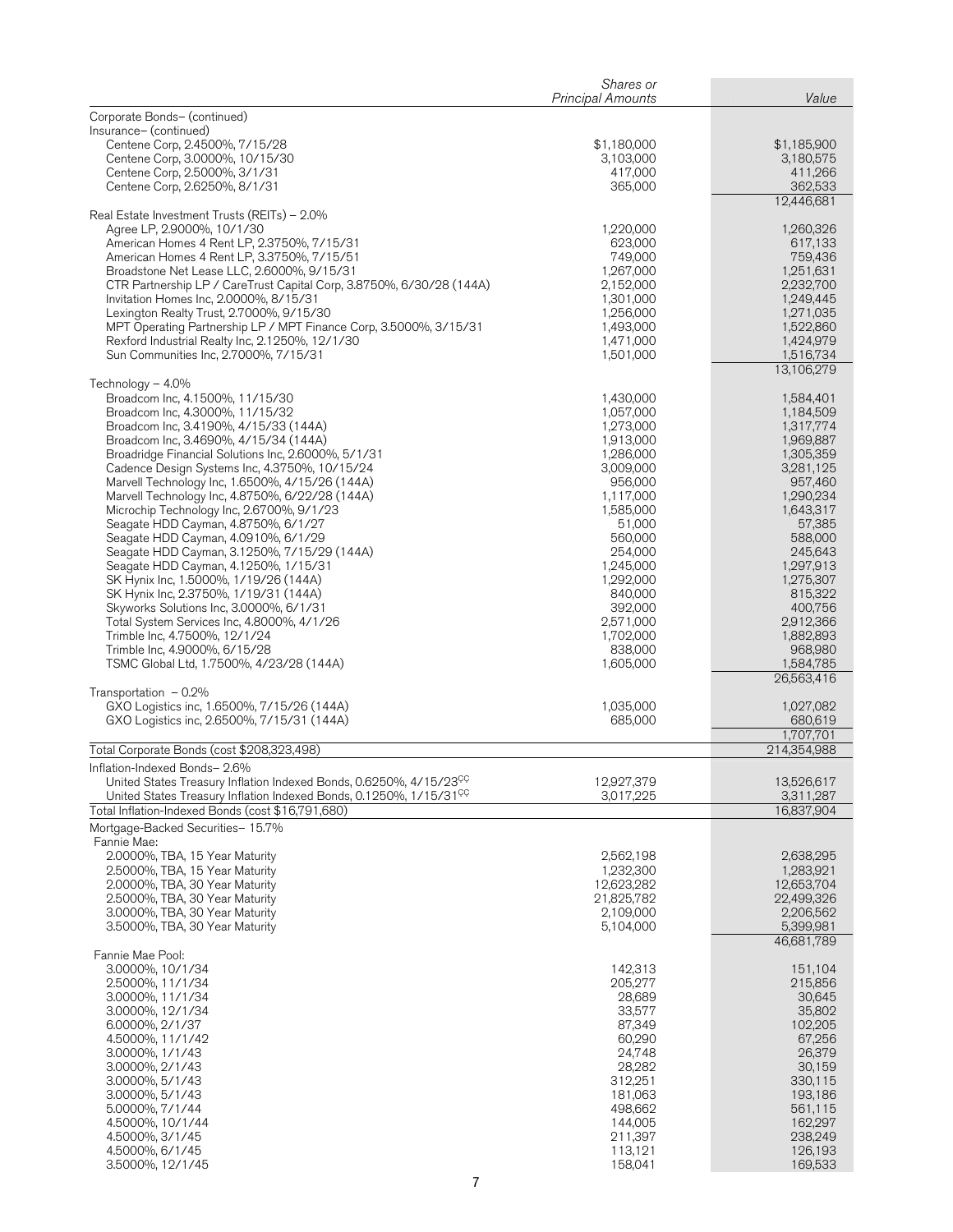|                                           | Shares or<br><b>Principal Amounts</b> | Value                   |
|-------------------------------------------|---------------------------------------|-------------------------|
| Mortgage-Backed Securities- (continued)   |                                       |                         |
| Fannie Mae Pool- (continued)              |                                       |                         |
| 4.5000%, 2/1/46<br>3.5000%, 7/1/46        | \$213,140<br>706,796                  | \$237,767<br>769,338    |
| 3.0000%, 9/1/46                           | 540,023                               | 576,036                 |
| 3.0000%, 2/1/47                           | 6,914,032                             | 7,381,929               |
| 3.5000%, 3/1/47<br>3.5000%, 7/1/47        | 135,643<br>117,984                    | 145,506<br>126,564      |
| 3.5000%, 8/1/47                           | 215,639                               | 229,420                 |
| 3.5000%, 1/1/48                           | 171,461                               | 185,379                 |
| 4.0000%, 1/1/48                           | 1,191,503                             | 1,309,854               |
| 3.0000%, 2/1/48<br>4.0000%, 3/1/48        | 121,847<br>426,442                    | 130,563<br>467,604      |
| 3.0000%, 5/1/48                           | 53,683                                | 56,829                  |
| 5.0000%, 5/1/48                           | 133,503                               | 146,489                 |
| 3.5000%, 7/1/48<br>3.0000%, 11/1/48       | 3,206,390<br>1,113,659                | 3,415,874<br>1,177,372  |
| 3.0000%, 8/1/49                           | 217,408                               | 231,889                 |
| 3.0000%, 9/1/49                           | 54,729                                | 57,954                  |
| 2.5000%, 1/1/50                           | 148,005                               | 153,131                 |
| 2.5000%, 10/1/50<br>2.5000%, 1/1/51       | 294,274<br>830,540                    | 303,739<br>856,090      |
| 2.5000%, 8/1/51                           | 55,723                                | 57,517                  |
| 3.5000%, 8/1/56                           | 2,060,094                             | 2,247,964               |
| 3.0000%, 2/1/57<br>3.0000%, 6/1/57        | 1,387,441<br>6,873                    | 1,484,953<br>7,355      |
|                                           |                                       | 24,197,210              |
| Freddie Mac Gold Pool:<br>3.5000%, 1/1/47 | 93,948                                | 101,712                 |
| Freddie Mac Pool:                         |                                       |                         |
| 3.0000%, 5/1/31                           | 1,241,730                             | 1,315,054               |
| 3.0000%, 9/1/32                           | 226,315                               | 240,110                 |
| 3.0000%, 10/1/32<br>3.0000%, 1/1/33       | 73,450<br>147,744                     | 77,496<br>156,750       |
| 2.5000%, 12/1/33                          | 1,437,971                             | 1,502,480               |
| 3.0000%, 10/1/34                          | 300,564                               | 319,742                 |
| 3.0000%, 10/1/34                          | 125,431                               | 133,197                 |
| 2.5000%, 11/1/34<br>2.5000%, 11/1/34      | 185,583<br>168,036                    | 195,152<br>176,701      |
| 6.0000%, 4/1/40                           | 133,508                               | 156,865                 |
| 2.5000%, 8/1/41                           | 3,480,353                             | 3,621,209               |
| 3.5000%, 7/1/42                           | 7,335                                 | 7,941                   |
| 3.5000%, 8/1/42<br>3.5000%, 8/1/42        | 9,146<br>8,140                        | 9,902<br>8,813          |
| 3.5000%, 2/1/43                           | 314,285                               | 340.783                 |
| 3.0000%, 3/1/43                           | 247,591                               | 264,153                 |
| 3.0000%, 6/1/43<br>3.5000%, 2/1/44        | 12,882<br>446,703                     | 13,523<br>484,366       |
| 4.5000%, 5/1/44                           | 104,628                               | 116,745                 |
| 3.0000%, 1/1/45                           | 403,876                               | 429,334                 |
| 4.0000%, 2/1/46                           | 367,743                               | 408,164                 |
| 3.5000%, 7/1/46<br>3.0000%, 8/1/46        | 317,268<br>135,913                    | 343,902<br>143,686      |
| 4.0000%, 3/1/47                           | 91,587                                | 100,136                 |
| 3.0000%, 4/1/47                           | 236,272                               | 249,785                 |
| 3.5000%, 2/1/48                           | 146,875<br>316,837                    | 158,167                 |
| 4.0000%, 4/1/48<br>4.5000%, 7/1/48        | 78,637                                | 346,451<br>85,078       |
| 5.0000%, 9/1/48                           | 26,614                                | 29,247                  |
| 3.0000%, 8/1/49                           | 71,126                                | 75,866                  |
| 3.0000%, 12/1/49<br>3.0000%, 12/1/49      | 206,349<br>126,518                    | 215,724<br>132,266      |
| 2.5000%, 1/1/50                           | 63,731                                | 65,938                  |
| 3.0000%, 3/1/50                           | 64,686                                | 67,631                  |
| 2.5000%, 8/1/51                           | 522,582                               | 539,120<br>12,531,477   |
| Ginnie Mae:                               |                                       |                         |
| 2.0000%, TBA, 30 Year Maturity            | 10,811,000                            | 10,963,435              |
| 2.5000%, TBA, 30 Year Maturity            | 2,582,319                             | 2,665,186<br>13,628,621 |
| Ginnie Mae I Pool:                        |                                       |                         |
| 4.0000%, 1/15/45<br>4.5000%, 8/15/46      | 1,385,288<br>1,708,272                | 1,535,500<br>1,938,060  |
| 4.0000%, 8/15/47                          | 91,575                                | 99,301                  |
| 4.0000%, 11/15/47                         | 121,470                               | 131,717                 |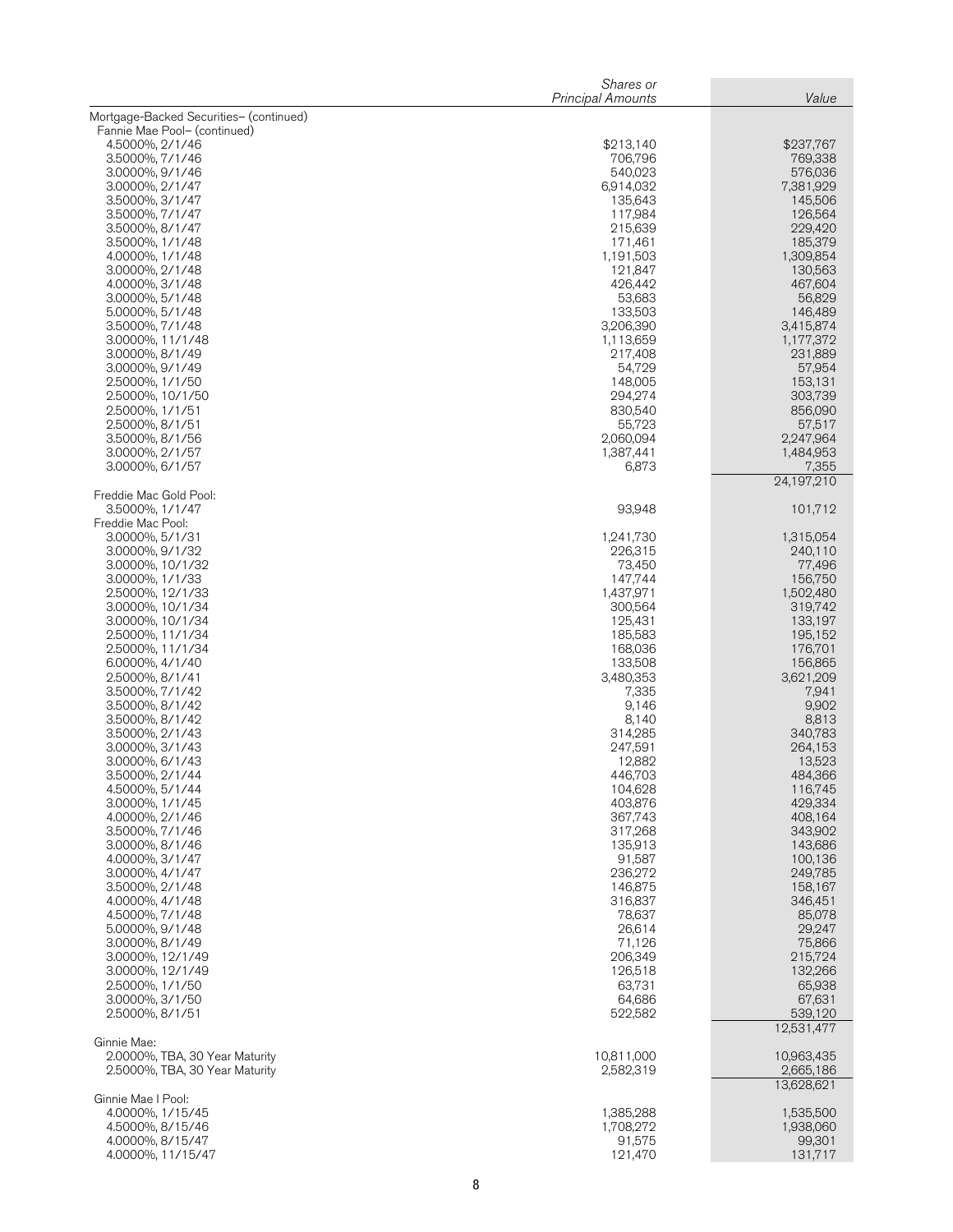|                                                                                           | Shares or         |               |
|-------------------------------------------------------------------------------------------|-------------------|---------------|
|                                                                                           | Principal Amounts | Value         |
| Mortgage-Backed Securities- (continued)                                                   |                   |               |
| Ginnie Mae I Pool- (continued)                                                            |                   |               |
| 4.0000%, 12/15/47                                                                         | \$161,544         | \$175,173     |
|                                                                                           |                   | 3,879,751     |
| Ginnie Mae II Pool:                                                                       |                   |               |
| 4.0000%, 8/20/47                                                                          | 166,910           | 180,414       |
| 4.0000%, 8/20/47                                                                          | 45,879            | 49,590        |
| 4.0000%, 8/20/47                                                                          | 22,558            | 24,441        |
| 4.5000%, 2/20/48                                                                          | 284,819           | 308,232       |
| 4.0000%, 5/20/48                                                                          | 330,229           | 352,201       |
| 4.5000%, 5/20/48                                                                          | 357,270           | 387,559       |
| 4.5000%, 5/20/48                                                                          | 65,599            | 71,160        |
| 4.0000%, 6/20/48                                                                          | 483,310           | 515,430       |
| 5.0000%, 8/20/48                                                                          | 486,212           | 524,470       |
|                                                                                           |                   | 2,413,497     |
| Total Mortgage-Backed Securities (cost \$102,331,527)                                     |                   | 103,434,057   |
|                                                                                           |                   |               |
| United States Treasury Notes/Bonds- 27.9%                                                 |                   |               |
| 0.1250%, 2/28/23                                                                          | 1,987,000         | 1,985,525     |
| 0.1250%, 6/30/23                                                                          | 3,110,000         | 3,104,655     |
| 0.1250%, 8/31/23                                                                          | 18,716,000        | 18,666,286    |
| 0.2500%, 5/15/24                                                                          | 2,729,000         | 2,715,888     |
| 0.3750%, 9/15/24                                                                          | 3,266,000         | 3,251,966     |
| 0.3750%, 1/31/26                                                                          | 6,697,200         | 6,553,315     |
| 0.5000%, 2/28/26                                                                          | 14,301,000        | 14,059,671    |
| 0.7500%, 4/30/26                                                                          | 11,864,000        | 11,772,703    |
| 0.8750%, 6/30/26                                                                          | 17,055,000        | 16,995,041    |
| 0.6250%, 7/31/26                                                                          | 17,662,000        | 17,379,132    |
| 0.7500%, 8/31/26                                                                          | 13,859,000        | 13,710,665    |
| 0.8750%, 9/30/26                                                                          | 2,189,000         | 2,177,200     |
| 1.1250%, 2/29/28                                                                          | 348,400           | 346,209       |
| 1.2500%, 4/30/28                                                                          | 726,700           | 726,189       |
| 1.2500%, 6/30/28                                                                          | 1,352,000         | 1,349,148     |
| 1.1250%, 8/31/28                                                                          | 2,092,000         | 2,067,157     |
| 1.2500%, 8/15/31                                                                          | 15,926,400        | 15,540,682    |
| 1.3750%, 11/15/40                                                                         | 3,035,000         | 2,726,284     |
| 1.7500%, 8/15/41                                                                          | 8,408,000         | 8,037,522     |
| 2.7500%, 8/15/42                                                                          | 9,057,400         | 10,192,759    |
| 1.3750%, 8/15/50                                                                          | 12,314,500        | 10,391,321    |
| 1.6250%, 11/15/50                                                                         | 13,482,700        | 12,112,837    |
| 1.8750%, 2/15/51                                                                          | 5,311,000         | 5,064,536     |
| 2.3750%, 5/15/51                                                                          | 2,859,000         | 3,051,089     |
| Total United States Treasury Notes/Bonds (cost \$185,447,866)                             |                   | 183,977,780   |
| Preferred Stocks-0.1%                                                                     |                   |               |
| Banks - 0.1%                                                                              |                   |               |
| First Republic Bank/CA, 4.1250% <sup>µ</sup> (cost \$516,875)                             | 20,675            | 516,668       |
| Investment Companies-13.5%                                                                |                   |               |
| Money Markets - 13.5%                                                                     |                   |               |
| Janus Henderson Cash Liquidity Fund LLC, 0.0559% <sup>®,£</sup> (cost \$89,074,812)       | 89,067,016        | 89,075,923    |
| Investments Purchased with Cash Collateral from Securities Lending-0.1%                   |                   |               |
| Investment Companies - 0.1%                                                               |                   |               |
| Janus Henderson Cash Collateral Fund LLC, 0.0011% <sup>®,£</sup>                          | 373,198           | 373,198       |
| Time Deposits $-0\%$                                                                      |                   |               |
| Royal Bank of Canada, 0.0400%, 10/1/21                                                    | \$308,935         | 308,935       |
| Total Investments Purchased with Cash Collateral from Securities Lending (cost \$682,133) |                   | 682,133       |
| Total Investments (total cost \$732,664,925) - 112.2%                                     |                   |               |
|                                                                                           |                   | 739,815,472   |
| Liabilities, net of Cash, Receivables and Other Assets - (12.2)%                          |                   | (80,683,581)  |
| Net Assets - 100%                                                                         |                   | \$659,131,891 |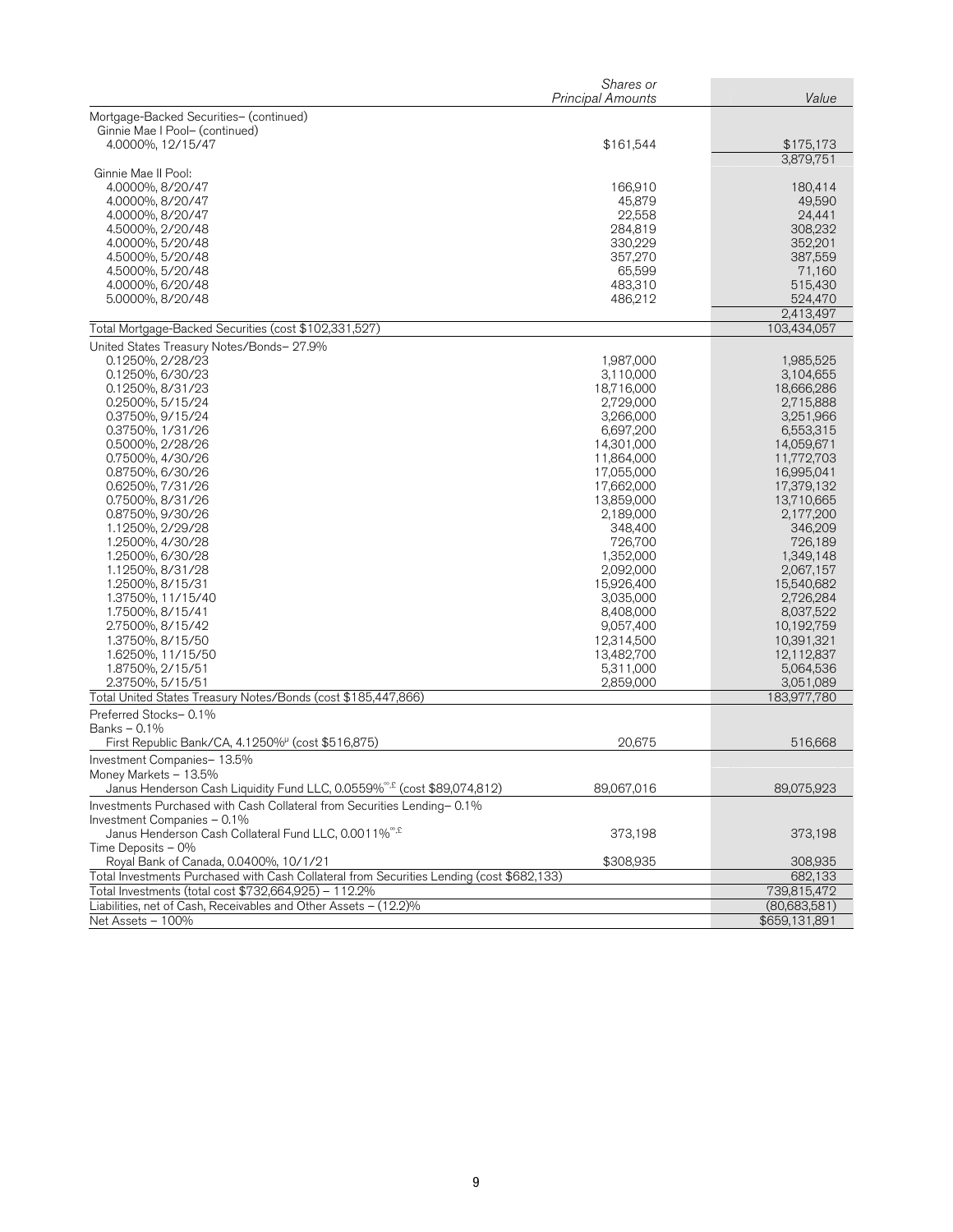#### Summary of Investments by Country - (Long Positions) (unaudited)

| Total                | \$739,815,472 | 100.0%     |
|----------------------|---------------|------------|
| Australia            | 1,472,664     | 0.2        |
| Taiwan               | 1,584,785     | 0.2        |
| Guernsey             | 1,601,840     | 0.2        |
| Belgium              | 1,816,780     | 0.2        |
| South Korea          | 2,090,629     | 0.3        |
| Ireland              | 2,113,001     | 0.3        |
| Luxembourg           | 2,296,124     | 0.3        |
| France               | 2,731,021     | 0.4        |
| Canada               | 2,908,620     | 0.4        |
| Spain                | 4,514,689     | 0.6        |
| United Kingdom       | 4,980,241     | 0.7        |
| <b>United States</b> | \$711,705,078 | 96.2%      |
| Country              | Value         | Securities |
|                      |               | Investment |
|                      |               | % of       |

#### Schedules of Affiliated Investments – (% of Net Assets)

|                                                                                                          | Dividend<br>Income | Realized<br>Gain/(Loss) | Change in<br>Unrealized<br>Appreciation/<br>Depreciation | Value<br>at 9/30/21 |
|----------------------------------------------------------------------------------------------------------|--------------------|-------------------------|----------------------------------------------------------|---------------------|
| Investment Companies - 13.5%<br>Money Markets - 13.5%                                                    |                    |                         |                                                          |                     |
| Janus Henderson Cash Liquidity Fund<br>LLC, 0.0559%                                                      | \$<br>27.518       | \$<br>200               | \$<br>(200)                                              | \$<br>89,075,923    |
| Investments Purchased with Cash Collateral from Securities Lending - 0.1%<br>Investment Companies - 0.1% |                    |                         |                                                          |                     |
| Janus Henderson Cash Collateral Fund<br>LLC, 0.0011%                                                     | $13.596^{\circ}$   |                         |                                                          | 373,198             |
| Total Affiliated Investments - 13.6%                                                                     | 41.114             | 200                     | (200)                                                    | 89,449,121          |

|                                                                                                          | Value<br>at 12/31/20 | Purchases   | Sales Proceeds | Value<br>at 9/30/21 |
|----------------------------------------------------------------------------------------------------------|----------------------|-------------|----------------|---------------------|
| Investment Companies - 13.5%<br>Money Markets - 13.5%                                                    |                      |             |                |                     |
| Janus Henderson Cash Liquidity Fund<br>LLC, 0.0559%                                                      | 33.622.864           | 248,303,035 | (192,849,976)  | 89.075.923          |
| Investments Purchased with Cash Collateral from Securities Lending - 0.1%<br>Investment Companies - 0.1% |                      |             |                |                     |
| Janus Henderson Cash Collateral Fund<br>LLC, 0.0011%                                                     | 113.710              | 81,358,355  | (81,098,867)   | 373,198             |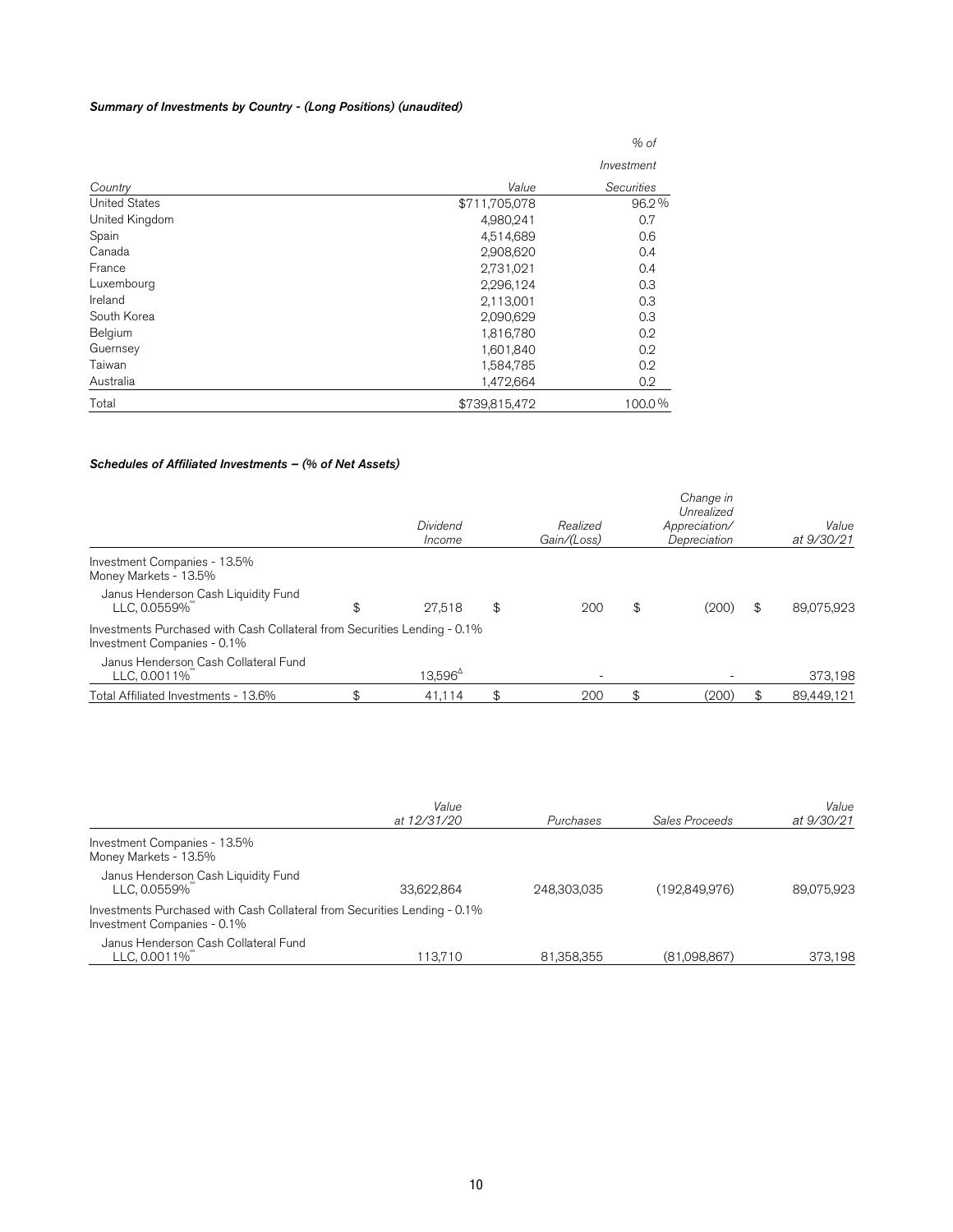#### Schedule of Futures

|                             |           |            |               | Value and                   |
|-----------------------------|-----------|------------|---------------|-----------------------------|
|                             | Number of | Expiration | Notional      | Unrealized                  |
| Description                 | Contracts | Date       | Amount        | Appreciation/(Depreciation) |
| Futures Purchased:          |           |            |               |                             |
| 5 Year US Treasury Note     |           | 1/5/22     | \$<br>859,195 | \$<br>(5,469)               |
| Ultra 10-Year Treasury Note |           | 12/31/21   | 145,250       | (2,867)                     |
| Total - Futures Purchased   |           |            |               | (8,336)                     |
| Futures Sold:               |           |            |               |                             |
| 2 Year US Treasury Note     |           | 1/5/22     | (220,055)     | 117                         |
| Total                       |           |            |               | \$<br>(8,219)               |
|                             |           |            |               |                             |

# Average Ending Monthly Market Value of Derivative Instruments During the Period Ended September 30, 2021

|                              | Market Value |
|------------------------------|--------------|
| Futures contracts, purchased | \$1,017,316  |
| Futures contracts, sold      | 220,630      |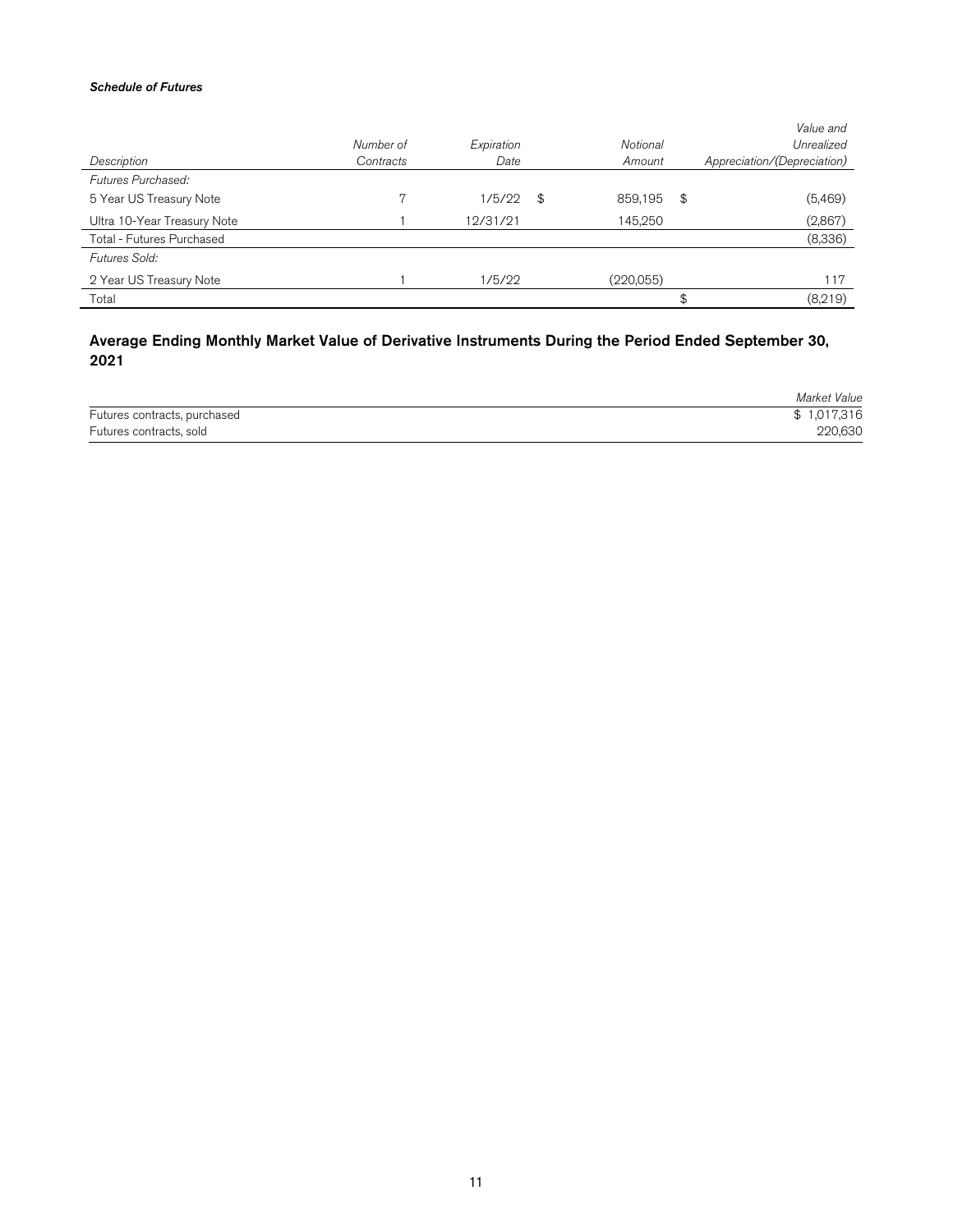# **Notes to Schedule of Investments (unaudited)**

| ICE          | Intercontinental Exchange                                                                                                                                                                                                                                                   |
|--------------|-----------------------------------------------------------------------------------------------------------------------------------------------------------------------------------------------------------------------------------------------------------------------------|
| <b>LIBOR</b> | London Interbank Offered Rate                                                                                                                                                                                                                                               |
| <b>LLC</b>   | Limited Liability Company                                                                                                                                                                                                                                                   |
| <b>LP</b>    | Limited Partnership                                                                                                                                                                                                                                                         |
| <b>PLC</b>   | Public Limited Company                                                                                                                                                                                                                                                      |
| <b>SOFR</b>  | Secured Overnight Financing Rate                                                                                                                                                                                                                                            |
| <b>TBA</b>   | (To Be Announced) Securities are purchased/sold on a forward commitment basis with an approximate<br>principal amount and no defined maturity date. The actual principal and maturity date will be determined upon<br>settlement when specific mortgage pools are assigned. |
| <b>ULC</b>   | Unlimited Liability Company                                                                                                                                                                                                                                                 |

- 144A Securities sold under Rule 144A of the Securities Act of 1933, as amended, are subject to legal and/or contractual restrictions on resale and may not be publicly sold without registration under the 1933 Act. Unless otherwise noted, these securities have been determined to be liquid under guidelines established by the Board of Trustees. The total value of 144A securities as of the period ended September 30, 2021 is \$182,130,478, which represents 27.6% of net assets.
- $f$  All or a portion of this position is not funded, or has been purchased on a delayed delivery or when-issued basis. If applicable, interest rates will be determined and interest will begin to accrue at a future date.
- ‡ Variable or floating rate security. Rate shown is the current rate as of September 30, 2021. Certain variable rate securities are not based on a published reference rate and spread; they are determined by the issuer or agent and current market conditions. Reference rate is as of reset date and may vary by security, which may not indicate a reference rate and/or spread in their description.
- CC Security is a U.S. Treasury Inflation-Protected Security (TIPS).
- ºº Rate shown is the 7-day yield as of September 30, 2021.
- # Loaned security; a portion of the security is on loan at September 30, 2021.
- μ Perpetual security. Perpetual securities have no stated maturity date, but they may be called/redeemed by the issuer. The date indicated, if any, represents the next call date.
- Ç Step bond. The coupon rate will increase or decrease periodically based upon a predetermined schedule. The rate shown reflects the current rate.
- £ The Portfolio may invest in certain securities that are considered affiliated companies. As defined by the Investment Company Act of 1940, as amended, an affiliated company is one in which the Portfolio owns 5% or more of the outstanding voting securities, or a company which is under common ownership or control.
- Δ Net of income paid to the securities lending agent and rebates paid to the borrowing counterparties.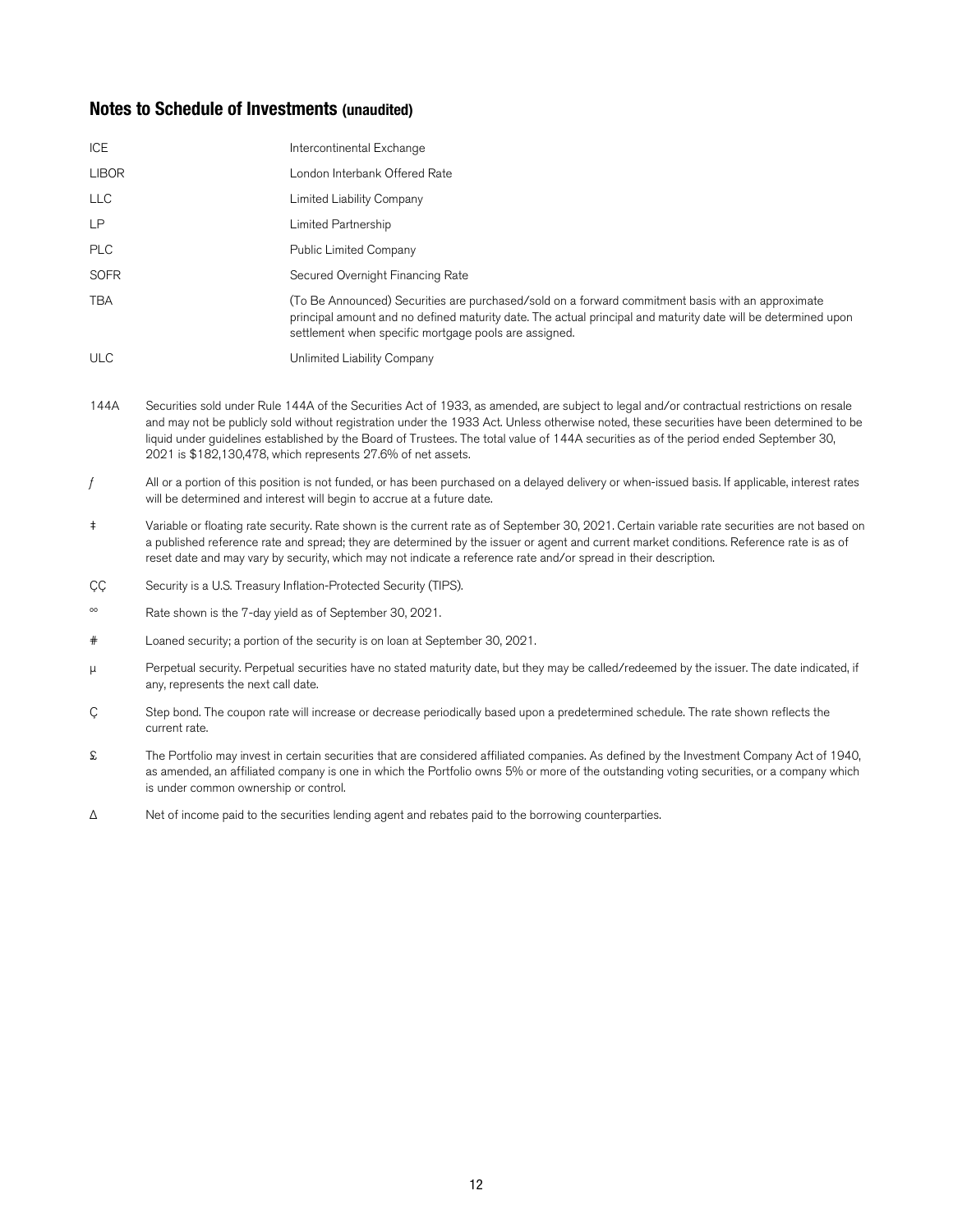The following is a summary of the inputs that were used to value the Portfolio's investments in securities and other financial instruments as of September 30, 2021.

# **Valuation Inputs Summary**

|                                                            | Level 1 -<br><b>Quoted Prices</b> |    | Level $2 -$<br><b>Other Significant</b><br><b>Observable Inputs</b> | Level 3 -<br><b>Significant</b><br>Unobservable Inputs |  |
|------------------------------------------------------------|-----------------------------------|----|---------------------------------------------------------------------|--------------------------------------------------------|--|
| <b>Assets</b>                                              |                                   |    |                                                                     |                                                        |  |
| <b>Investments In Securities:</b>                          |                                   |    |                                                                     |                                                        |  |
| Asset-Backed/Commercial Mortgage-Backed Securities         | \$                                | \$ | 118,781,387                                                         | \$                                                     |  |
| Bank Loans and Mezzanine Loans                             |                                   |    | 12,154,632                                                          |                                                        |  |
| Corporate Bonds                                            |                                   |    | 214,354,988                                                         |                                                        |  |
| Inflation-Indexed Bonds                                    |                                   |    | 16,837,904                                                          |                                                        |  |
| Mortgage-Backed Securities                                 |                                   |    | 103,434,057                                                         |                                                        |  |
| United States Treasury Notes/Bonds                         |                                   |    | 183,977,780                                                         |                                                        |  |
| <b>Preferred Stocks</b>                                    | 516,668                           |    |                                                                     |                                                        |  |
| <b>Investment Companies</b>                                |                                   |    | 89,075,923                                                          |                                                        |  |
| Investments Purchased with Cash Collateral from Securities |                                   |    |                                                                     |                                                        |  |
| Lending                                                    |                                   |    | 682,133                                                             |                                                        |  |
| <b>Total Investments in Securities</b>                     | \$<br>516,668                     | \$ | 739,298,804                                                         | \$                                                     |  |
| Other Financial Instruments <sup>(a)</sup> :               |                                   |    |                                                                     |                                                        |  |
| Variation Margin Receivable on Futures Contracts           | 774                               |    |                                                                     |                                                        |  |
| <b>Total Assets</b>                                        | \$<br>517,442                     | \$ | 739,298,804                                                         | \$                                                     |  |
| <b>Liabilities</b>                                         |                                   |    |                                                                     |                                                        |  |
| Other Financial Instruments <sup>(a)</sup> :               |                                   |    |                                                                     |                                                        |  |
| Variation Margin Payable on Futures Contracts              | \$<br>39                          | \$ |                                                                     | \$                                                     |  |

(a) Other financial instruments include forward foreign currency exchange, futures, written options, written swaptions, and swap contracts. Forward foreign currency exchange contracts are reported at their unrealized appreciation/(depreciation) at measurement date, which represents the change in the contract's value from trade date. Futures, certain written options on futures, and centrally cleared swap contracts are reported at their variation margin at measurement date, which represents the amount due to/from the Portfolio at that date. Written options, written swaptions, and other swap contracts are reported at their market value at measurement date.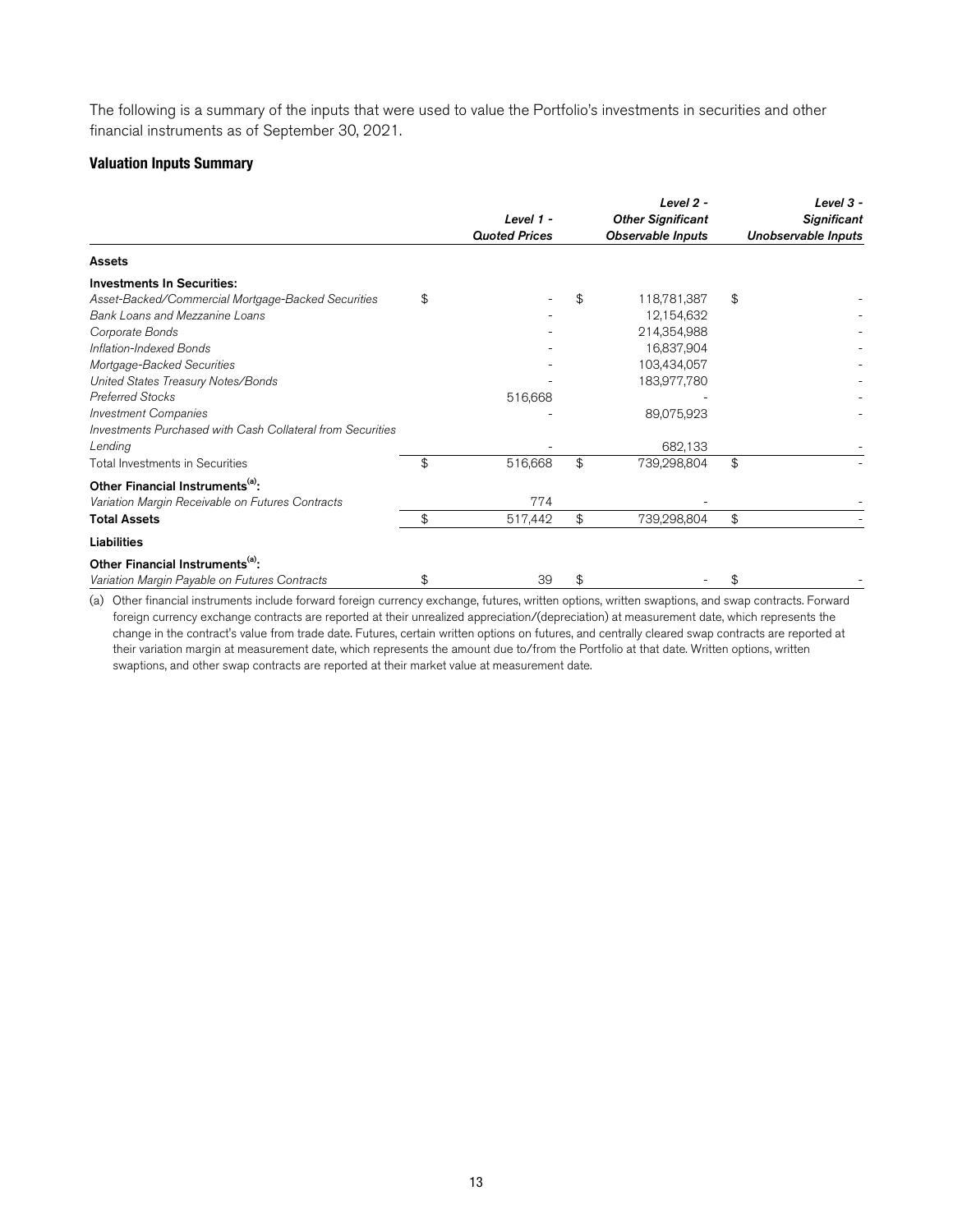## Investment Valuation

Securities held by the Portfolio are valued in accordance with policies and procedures established by and under the supervision of the Trustees (the "Valuation Procedures"). Equity securities traded on a domestic securities exchange are generally valued at the closing prices on the primary market or exchange on which they trade. If such price is lacking for the trading period immediately preceding the time of determination, such securities are valued at their current bid price. Equity securities that are traded on a foreign exchange are generally valued at the closing prices on such markets. In the event that there is no current trading volume on a particular security in such foreign exchange, the bid price from the primary exchange is generally used to value the security. Securities that are traded on the over-the-counter ("OTC") markets are generally valued at their closing or latest bid prices as available. Foreign securities and currencies are converted to U.S. dollars using the applicable exchange rate in effect at the close of the New York Stock Exchange ("NYSE"). The Portfolio will determine the market value of individual securities held by it by using prices provided by one or more approved professional pricing services or, as needed, by obtaining market quotations from independent brokerdealers. Most debt securities are valued in accordance with the evaluated bid price supplied by the pricing service that is intended to reflect market value. The evaluated bid price supplied by the pricing service is an evaluation that may consider factors such as security prices, yields, maturities and ratings. Certain short-term securities maturing within 60 days or less may be evaluated and valued on an amortized cost basis provided that the amortized cost determined approximates market value. Securities for which market quotations or evaluated prices are not readily available or deemed unreliable are valued at fair value determined in good faith under the Valuation Procedures. Circumstances in which fair value pricing may be utilized include, but are not limited to: (i) a significant event that may affect the securities of a single issuer, such as a merger, bankruptcy, or significant issuer-specific development; (ii) an event that may affect an entire market, such as a natural disaster or significant governmental action; (iii) a nonsignificant event such as a market closing early or not opening, or a security trading halt; and (iv) pricing of a nonvalued security and a restricted or nonpublic security. Special valuation considerations may apply with respect to "odd-lot" fixed-income transactions which, due to their small size, may receive evaluated prices by pricing services which reflect a large block trade and not what actually could be obtained for the odd-lot position. The Portfolio uses systematic fair valuation models provided by independent third parties to value international equity securities in order to adjust for stale pricing, which may occur between the close of certain foreign exchanges and the close of the NYSE.

## Valuation Inputs Summary

FASB ASC 820, Fair Value Measurements and Disclosures ("ASC 820"), defines fair value, establishes a framework for measuring fair value, and expands disclosure requirements regarding fair value measurements. This standard emphasizes that fair value is a market-based measurement that should be determined based on the assumptions that market participants would use in pricing an asset or liability and establishes a hierarchy that prioritizes inputs to valuation techniques used to measure fair value. These inputs are summarized into three broad levels:

Level 1 – Unadjusted quoted prices in active markets the Portfolio has the ability to access for identical assets or liabilities.

Level 2 – Observable inputs other than unadjusted quoted prices included in Level 1 that are observable for the asset or liability either directly or indirectly. These inputs may include quoted prices for the identical instrument on an inactive market, prices for similar instruments, interest rates, prepayment speeds, credit risk, yield curves, default rates and similar data.

Assets or liabilities categorized as Level 2 in the hierarchy generally include: debt securities fair valued in accordance with the evaluated bid or ask prices supplied by a pricing service; securities traded on OTC markets and listed securities for which no sales are reported that are fair valued at the latest bid price (or yield equivalent thereof) obtained from one or more dealers transacting in a market for such securities or by a pricing service approved by the Portfolio's Trustees; certain short-term debt securities with maturities of 60 days or less that are fair valued at amortized cost; and equity securities of foreign issuers whose fair value is determined by using systematic fair valuation models provided by independent third parties in order to adjust for stale pricing which may occur between the close of certain foreign exchanges and the close of the NYSE. Other securities that may be categorized as Level 2 in the hierarchy include, but are not limited to, preferred stocks, bank loans, swaps, investments in unregistered investment companies, options, and forward contracts.

Level 3 – Unobservable inputs for the asset or liability to the extent that relevant observable inputs are not available, representing the Portfolio's own assumptions about the assumptions that a market participant would use in valuing the asset or liability, and that would be based on the best information available.

There have been no significant changes in valuation techniques used in valuing any such positions held by the Portfolio since the beginning of the fiscal year.

The inputs or methodology used for fair valuing securities are not necessarily an indication of the risk associated with investing in those securities. The summary of inputs used as of September 30, 2021 to fair value the Portfolio's investments in securities and other financial instruments is included in the "Valuation Inputs Summary" in the Notes to Schedule of Investments.